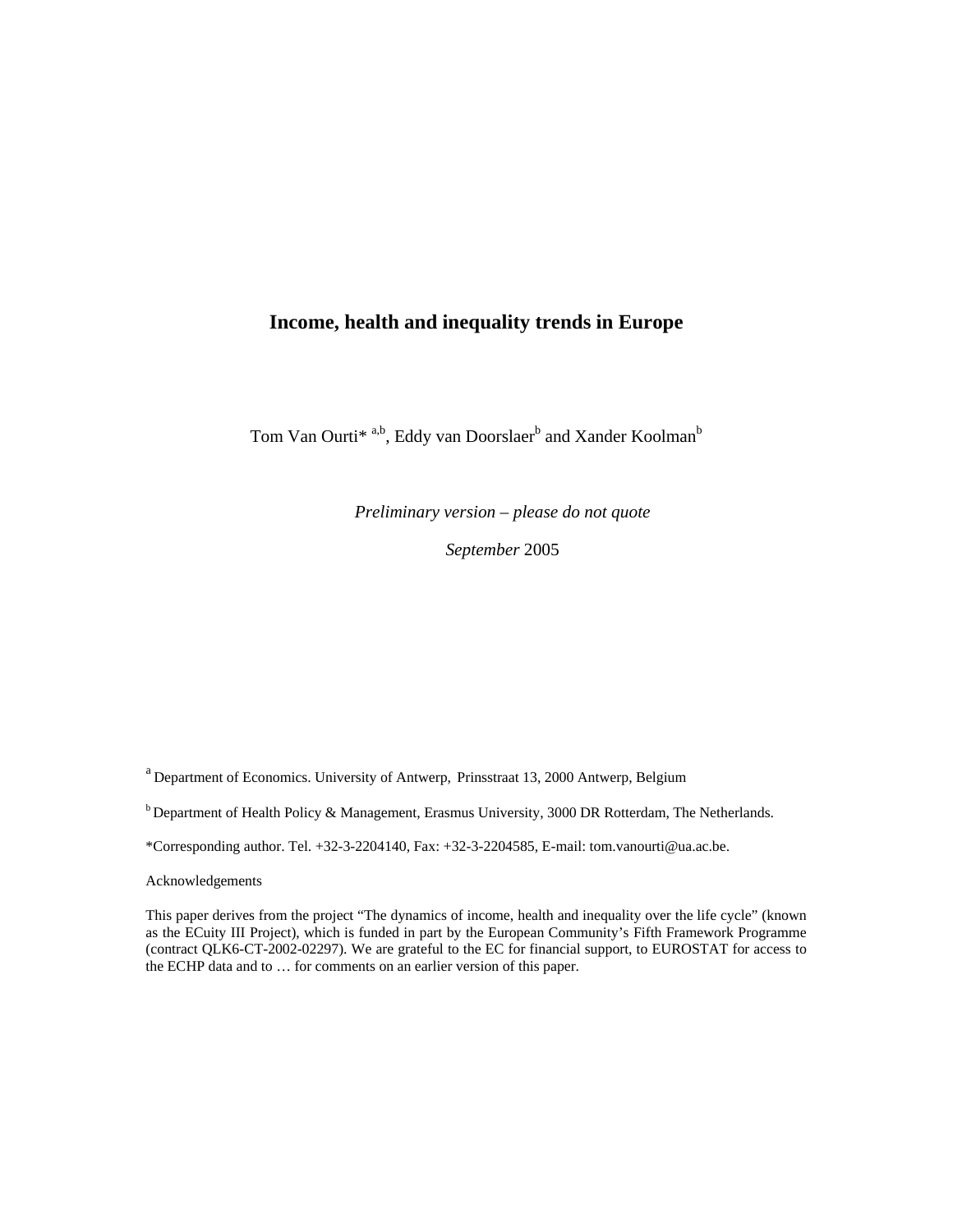## **Abstract**

Europe aims at combining income growth with a reduction in income and income-related health inequality. Theoretically, both aims can be reconciled only under very specific conditions for the type of growth and the income responsiveness of health. The paper checks whether these conditions held in Europe in the nineties using panel data from the *European Community Household Panel* surveys. Using pooled interval regressions and controlling for initial health, we find that (i) in all countries the income elasticity of health is positive and increases with income, and (ii) that income growth was not pro-rich in most EU countries, resulting in modest reductions in income inequality but little or no changes in income-related health inequality in the majority of countries.

JEL Classification: D30; D31; I10; I12

Keywords: income inequality, health inequality, income elasticity of health, Europe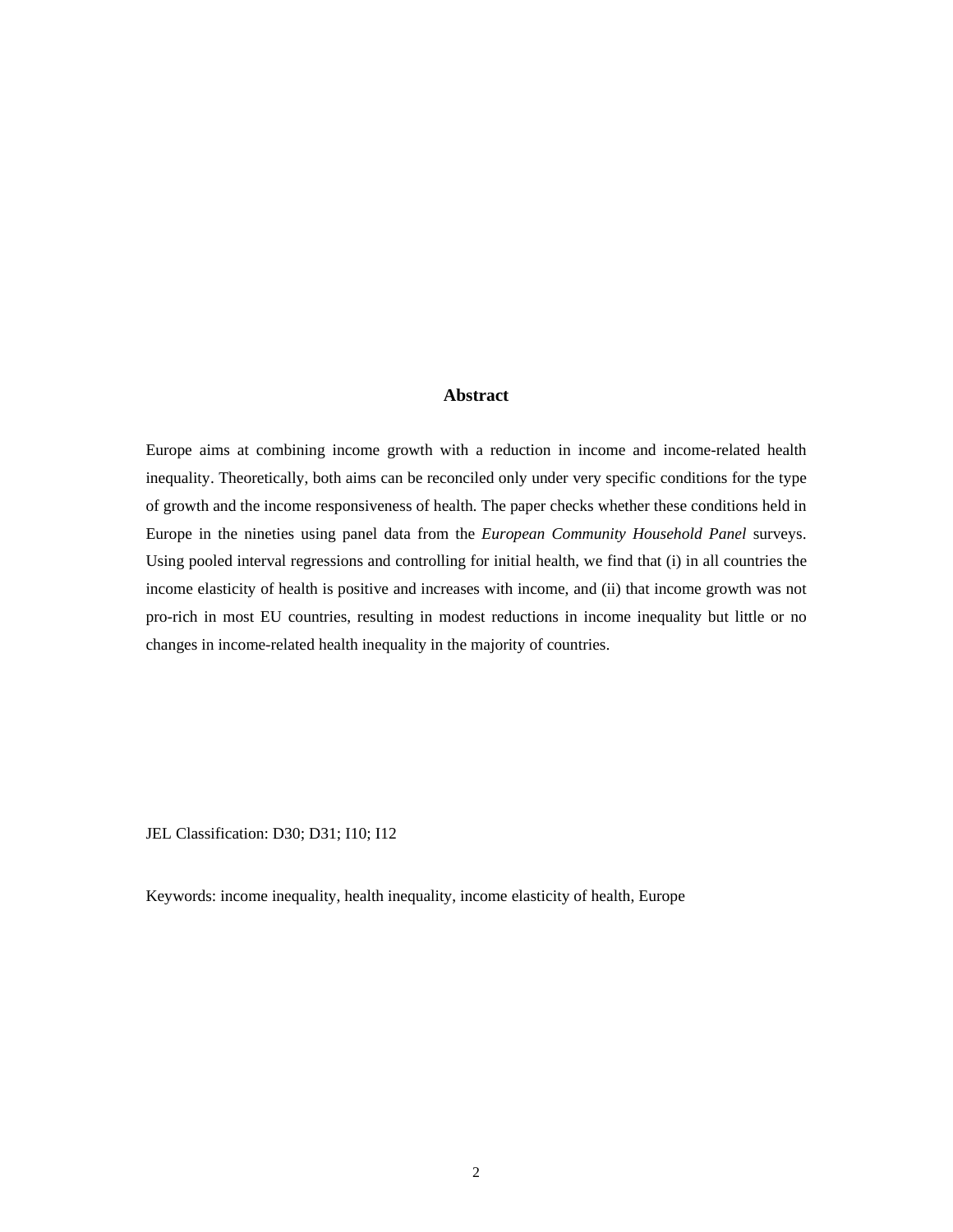## **1. Introduction**

-

Among the fundamental objectives of the European Union are economic and social progress and improvements in living and working conditions. The EU leaders agreed in Lisbon in 2000 when setting strategic goals for the current decade, that the Union should strive for economic growth and to become "the most competitive and dynamic knowledgebased economy … with more and better jobs and greater social cohesion" (Atkinson et al, 2002). So, the Lisbon European Council not only aimed at stimulating economic growth but also to make a decisive impact on the eradication of income poverty and social exclusion and to monitor the progress towards these goals. One of the monitoring tools it created was the collection of new sets of comparable longitudinal household level data across all member states, like the *European Community Household Panel* (ECHP) survey, and its successor, the EU *Survey on Income and Living Conditions* (EU-SILC). Social exclusion in the EU is broadly defined and does not only refer to (lack of) income and employment but includes wider social dimensions like housing, education and health. A set of indicators has been developed for monitoring the degree of inequality in not only income but also social indicators like health status.<sup>1</sup>

An important question, therefore, is to what extent – and or under what conditions – the twin goals of income growth and reduction of social inequalities in health are compatible. A second – no less important – question is which countries have managed to achieve these

<sup>1</sup> Among the so-called Level 1 indicators – which consist of a restricted number of lead indicators covering the broad fields of social exclusion – are the ratio of equivalized income of the top and bottom quintile for income inequality (recommendation 15), and the same ratio for the proportion of the population classifying themselves in poor or very poor health (recommendation 23) in Atkinson et al (2002).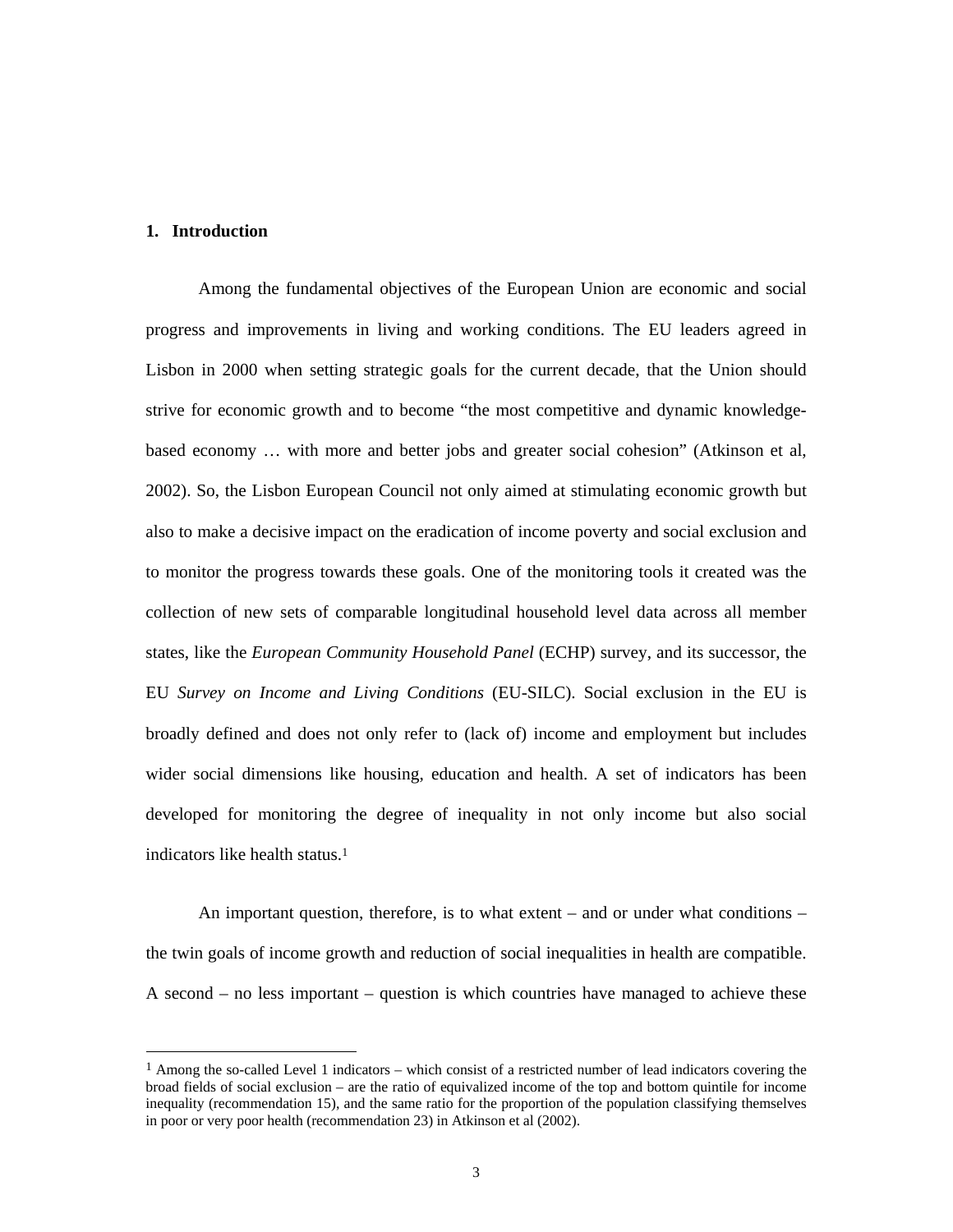goals, and to what degree. Contoyannis and Forster (1999) have shown that, if the income elasticity of health rises with income, then (equiproportionate) income growth may lead to higher income-related health inequalities. If this were the case, then Europe may have to face a trade-off between these two goals. On the other hand, if growth goes hand in hand with a reduction in health inequality by income, then greater social inclusion may derive as a windfall profit. It turns out that the degree to which income growth occurs disproportionately at higher or lower incomes, and the degree to which health responds to income changes at varying income levels are both crucial elements for the relationship between income growth and inequality and the degree of income-related health inequality. The paper therefore aims to shed light on the empirically observed trends in income (inequality) and health (inequality) in European countries, and to test their consistency with the theoretical predictions of Contoyannis and Forster (1999). We do this by estimating static and dynamic models of health and by relating trends in income growth and income inequality to changes in incomerelated inequalities in health on the full 8 waves of the ECHP.

The paper is organised as follows. Section 2 explains how we have adopted the theoretical model of health behaviour of Contoyannis and Forster (1999) to guide our modelling strategy. Section 3 describes the ECHP data set and the empirical models used to test the model predictions. Empirical results on income elasticities of health and on empirical trends in income, health and inequality are presented in section 4, while section 5 provides a conclusion and discussion.

## **2. The relationship between the distributions of income and health**

The theoretical model of health behaviour proposed by Contoyannis and Forster (1999) provides a theoretical basis for the analysis of variations in the distributions of income and health. Starting from a population of *n* individuals which are characterised by health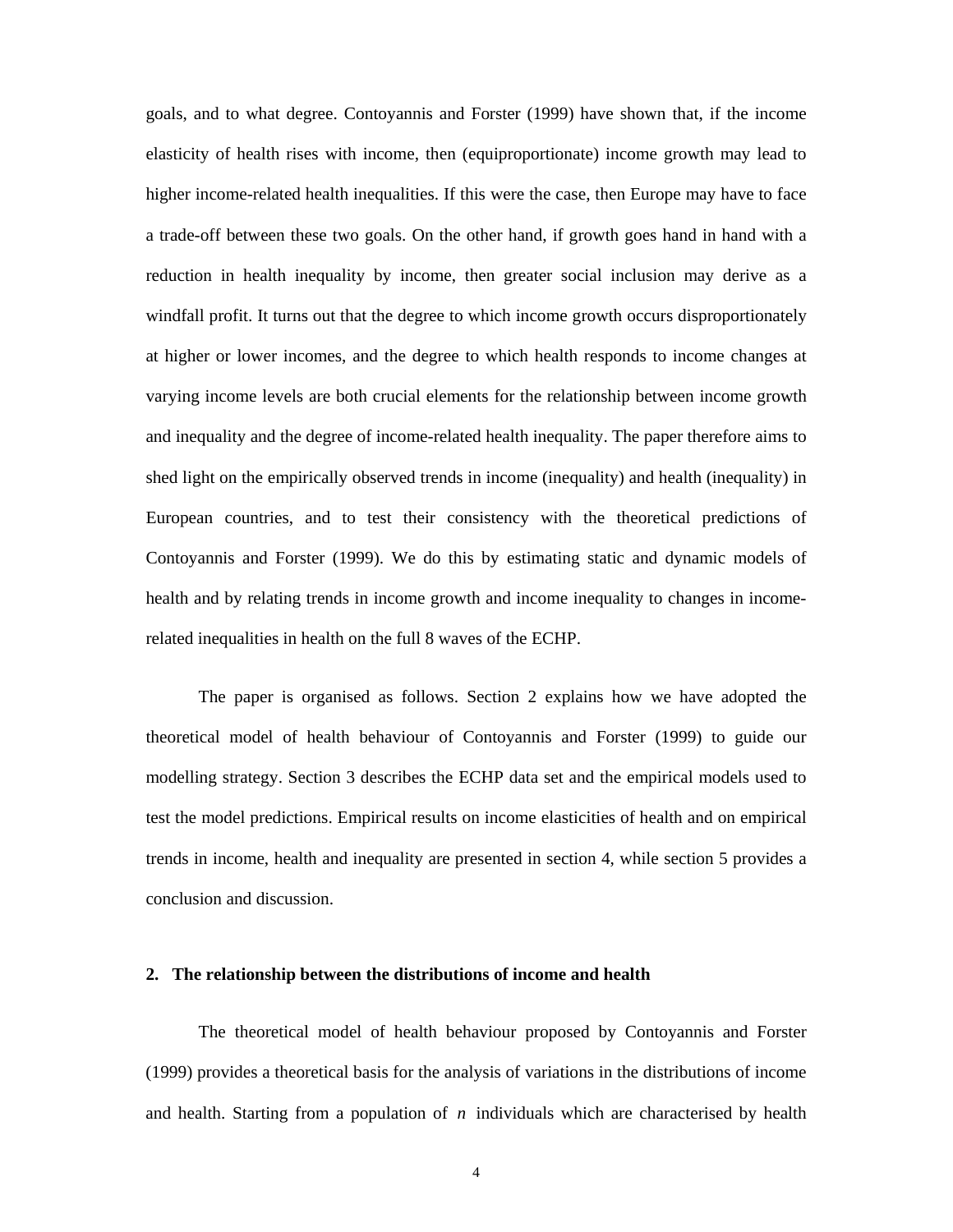levels ( $h_i \ge 0$ ) and income levels ( $y_i \ge 0$ ), they define an expected health function  $(E(h_i|y_i))$ . The authors allow for a flexible functional form, i.e. the function and its slope are allowed to be increasing/decreasing with income. Theoretical predictions are derived for the effect of equiproportionate income growth on average population health  $(E_y\left[E\left(h_i|y_i\right)\right])$  and income-related inequalities in health. In line with earlier literature, they measure relative income inequality using Lorenz curves and Gini coefficients and income-related inequality in health using concentration curves and indices. They show that if the expected health function  $(E(h_i|y_i))$  is convex/concave/linear and increasing with income, then average health responds elastically/inelastically/unit elastically to equiproportionate income growth. In addition, they show that equiproportionate income growth, leads to lower/higher incomerelated inequalities in health if and only if the elasticity of expected health to income  $(\varepsilon_{E(h_i|y_i), y_i})$  is decreasing/increasing with income. While this result is powerful as it implies that income growth leads to a (welfare improving) average health increase and – depending on the slope of the elasticity of expected health to income – to a (welfare decreasing/increasing) increase/decrease in relative income-related inequality in health, it is of somewhat limited applicability as it only refers to equiproportionate income growth. The authors have limited their proposition to equiproportionate income growth since it allows isolating the effect of income growth from a change in income inequality. However, it is worth noting that the theoretical result also holds for pro-rich income growth if the elasticity of expected health to income is increasing with income and for pro-poor income growth if the elasticity of expected health to income is decreasing with income. Only when the elasticity of expected health to income is increasing/decreasing and growth is pro-poor/pro-rich, no unambiguous prediction can be made, *ceteris paribus*.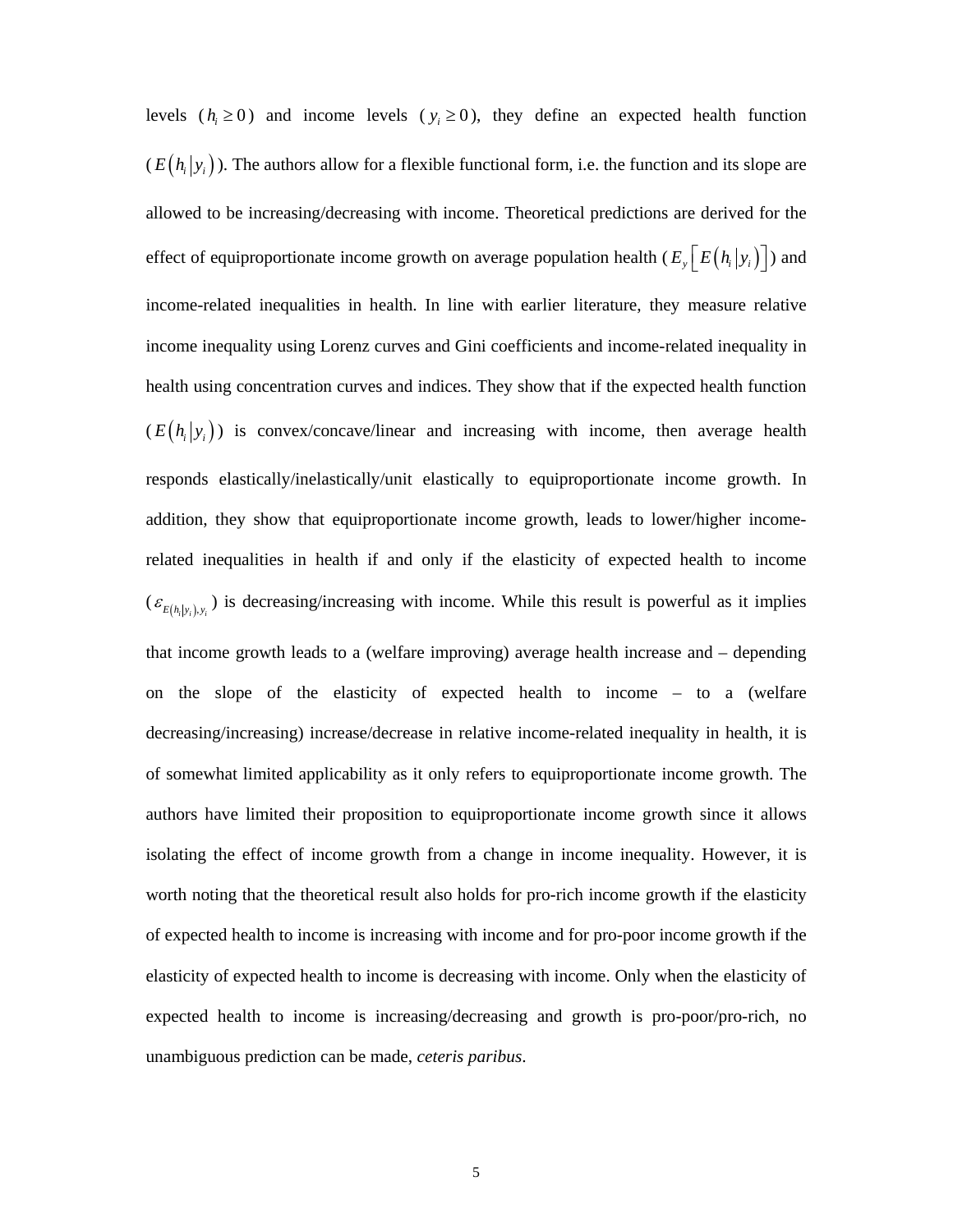From previous research we know that the marginal effect of income on health is

positive 
$$
\left(\frac{\delta E(h|y)}{\delta y}\right)
$$
 and declining with income  $\left(\frac{\delta^2 E(h|y)}{\delta y^2}\right)$ . Contrary to the intuition

perhaps, this does not imply that the income elasticity of health

$$
\left(\varepsilon_{E(h_i|y_i),y_i} = \frac{\partial E(h|y)}{\partial y} \frac{y}{E(h|y)}\right) \qquad \text{reduces} \qquad \text{with} \qquad \text{income}, \qquad \text{i.e.} \qquad \text{that}
$$

$$
\left(\frac{\partial \varepsilon}{\partial y} = \frac{\partial^2 E(h|y)}{\partial y^2} \frac{y}{E(h|y)} + \frac{\partial E(h|y)}{\partial y} \frac{1}{E(h|y)} < 0\right).
$$
 One can see under what condition this

expression will be positive: if the negative of the rate of change of the marginal effect is smaller than the marginal effect of income on health divided by income  $^{2}E(h|y)$ ,  $\partial E(h|y)$ 2  $E(h|y)$   $\partial E(h|y)$  1  $y^2$   $\partial y$  *y* δ  $\left(-\frac{\delta^2 E(h|{\bf y})}{\delta {\bf y}^2} \langle \frac{\partial E(h|{\bf y})}{\partial {\bf y}} \frac{1}{\bf y} \right)$ then the income elasticity will be increasing with income. More

intuitively, this means that as income increases, a change of one percent will mean a greater change in income that may offset the reduction of the marginal effect of income on health that accompanies a growth in income.

Our analysis has three objectives. First, empirical verification of the consequences of income growth requires obtaining estimates of the income elasticity of health and examining how these vary with rising income. Second, we will examine empirical trends in income inequality which, coupled with the elasticity estimates, allow us to make predictions on the evolution of income-related inequalities in health. Third, we will present evidence on the observed evolution in income-related inequalities in health.

### **3. Data and empirical model specification**

The data used in this paper are taken from the full 8 waves (held in 1994-2001) of the *European Community Household Panel User Database* (ECHP-UDB). The ECHP was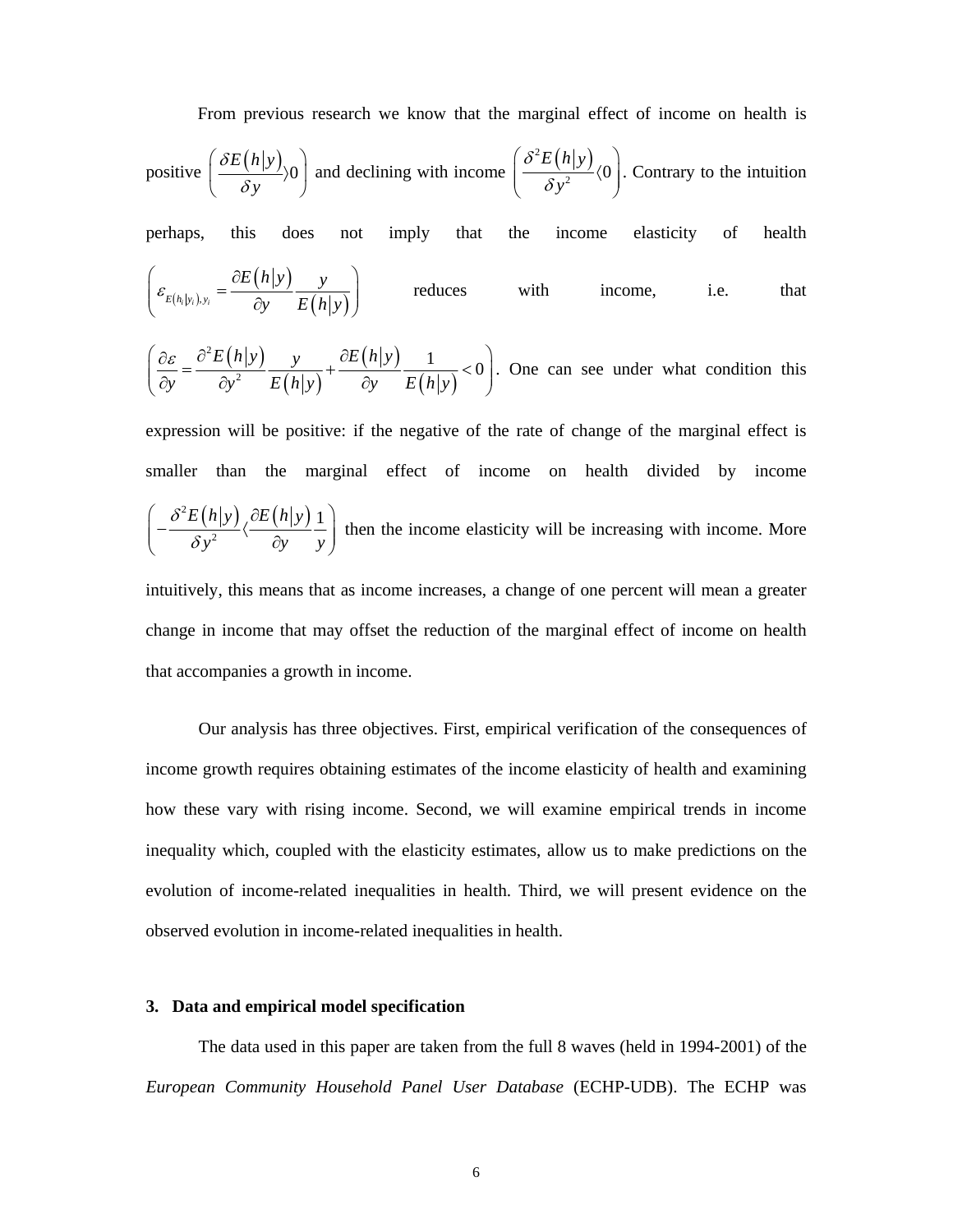designed and coordinated by Eurostat, and it contains socioeconomic, demographic, health and health care utilisation variables, for a panel of households which only includes individuals aged 16 or older. It used a standardised questionnaire, which allows for crosscountry comparisons as well as longitudinal analysis. We use all the information that is available for 13 EU member states: Austria, Belgium, Denmark, Finland, France, Germany, Greece, Ireland, Italy, Netherlands, Portugal, Spain and the United Kingdom. We decided not to analyze the data for Luxembourg (small sample) and Sweden (no panel data in ECHP). For Germany and the UK, we are not using the ECHP (which only ran from 1994 to 1997, i.e. waves 1 to 3) but instead used the *German Socio-economic Panel* (GSOEP) and the *British Household Panel Survey* (BHPS). Austria joined the survey in 1995 (wave 2) and in Finland only in 1996 (wave 3).

## *3.1 Estimating the elasticity of health with respect to income*

The two key variables for this study are self-assessed health ( *SAH* ) and income. The ECHP income measure is disposable (i.e. after-tax) household income. Total household income includes all the net monetary income received by the household members during the *previous* year. It includes income from work (employment and self-employment), private income (from investments and property and private transfers to the household), pensions and other direct social transfers received. No account has been taken of indirect social transfers (e.g. reimbursement of medical expenses), receipts in kind and imputed rent from owneroccupied accommodation. We use this variable deflated (i) by yearly PPPs in euros – which is available in the ECHP (see Eurostat, 2003) – in order to allow for comparability across countries, and (ii) by the harmonised index of consumer prices (HICP), in order to allow for comparability across waves, i.e. in 1996 prices. The HICP is an overall indicator of price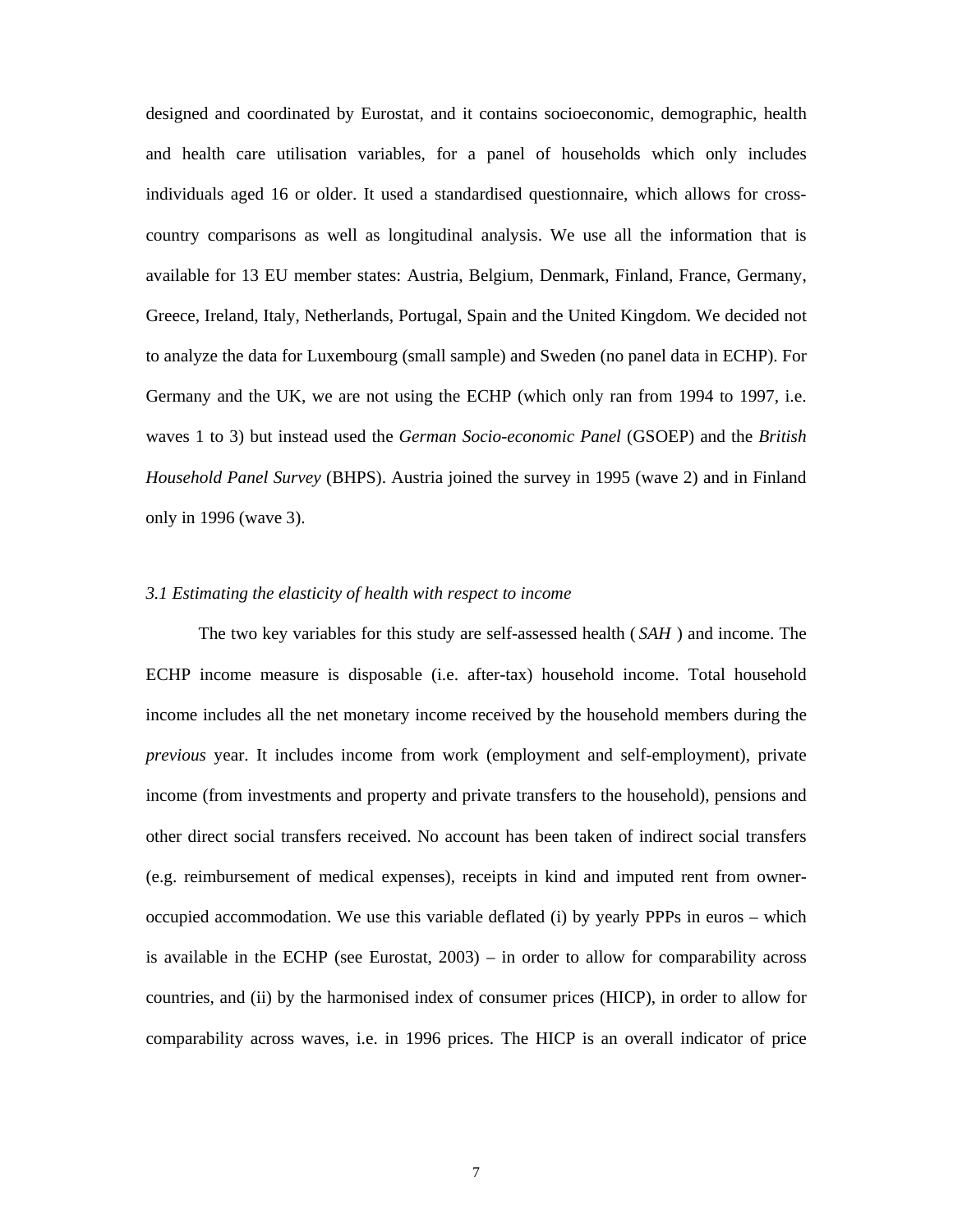developments in the euro area and was taken from ECB (2000, 2003).<sup>2</sup> The income variable was further divided by the OECD modified equivalence scale in order to account for household size and composition (giving a weight of 1.0 to the first adult, 0.5 to the second and each subsequent person aged 14 and over, and 0.3 to each child aged under 4 in the household).

Self-assessed health is measured as the response to an ordered 5-point scale (ranging from very good to very poor) on the question "How is your health in general?" but we have adopted the scaling methods proposed by Van Doorslaer and Jones (2003) and used on the ECHP data by Van Doorslaer and Koolman (2004). Appropriate econometric analysis of an ordered categorical dependent variable, such as *SAH* , is typically based on the ordered probit or logit model but, if information on the scaling of the variable is available (i.e. values of the boundaries of the intervals are known), the interval (or grouped data) regression model provides a more efficient alternative to the ordered probit model (see e.g. Jones, 2000). We have used the empirical cumulative distribution function of HUI scores in the 1994 Canadian *National Population Health Survey* sample obtained in Van Doorslaer and Jones (2003) to scale the intervals of *SAH* for all European countries. This approach assumes that there is a stable mapping from HUI to the (latent) variable that determines reported *SAH* and that this applies not only to Canadian but also to European individuals. While the validity of this approach could be confirmed in the Canadian data (Van Doorslaer and Jones, 2003), it was not possible to test the external validity on the European data. Sensitivity analysis using other boundaries has shown that the results are almost identical when the imposed thresholds were derived from other (European) generic measures like the Euroqol (Lauridsen *et al*, 2004; Lecluyse and Cleemput, 2005).

-

<sup>2</sup> We do not use national CPI's since yearly PPP's already eliminate differences in the price evolution between countries. All that remains is a correction for 'average price evolution' in the euro area, i.e. the HICP.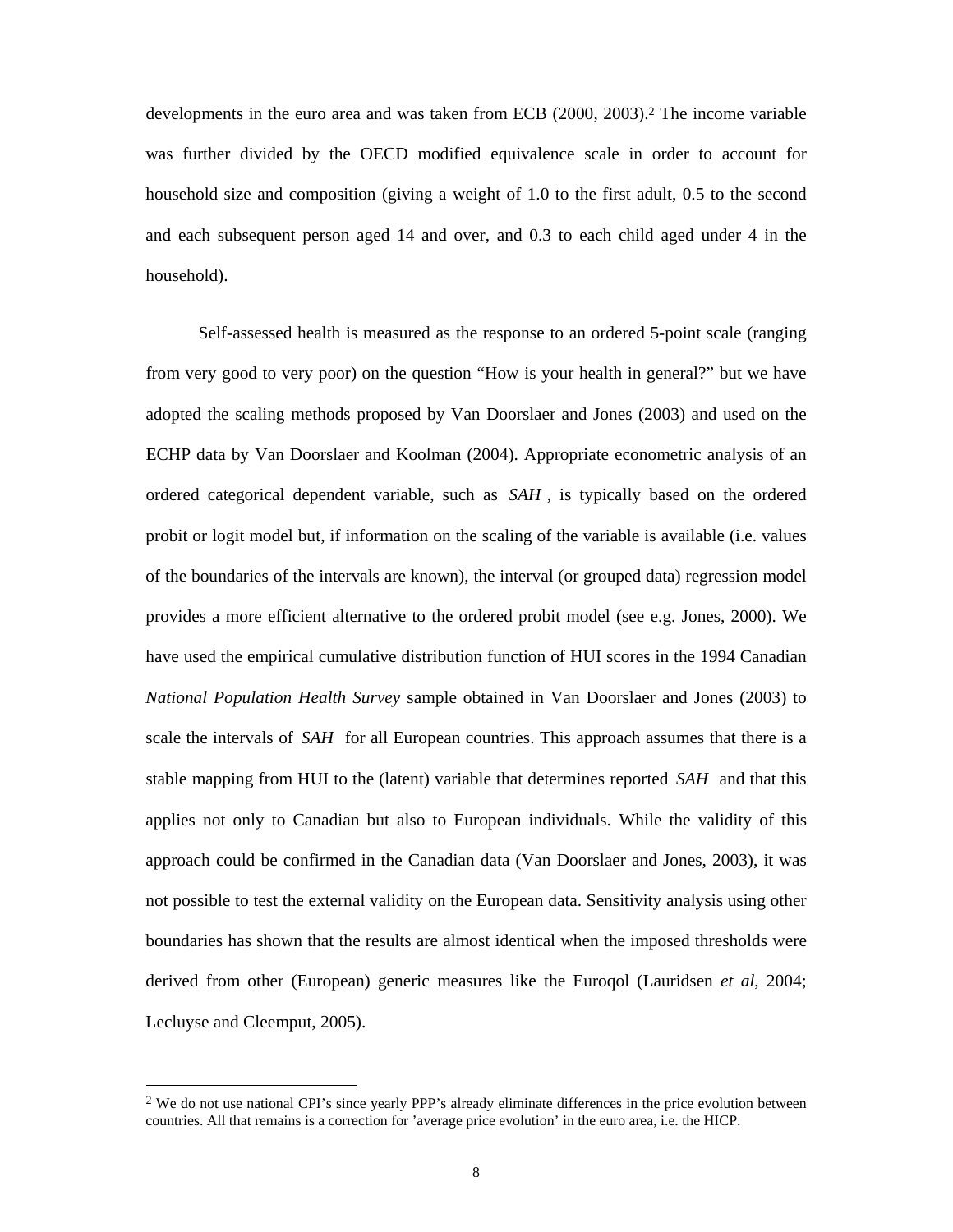We distinguish between a static and a dynamic version of our empirical model. For the estimation of the static interval health equations we have included as covariates – besides income and time dummies – only demographics like age and gender and level of education:

(1) 
$$
h_{it}^* = x_{it}\alpha + \beta f(y_{it}) + d_t \delta_t + \varepsilon_{it}
$$

where *t* denotes time,  $h_{it}^{*}$  is the latent health outcome,  $\alpha$ ,  $\beta$  and  $\delta_{t}$  are parameters to be estimated,  $f(y_{it})$  is a function of income (see below),  $d_t$  is a set of time dummies, and  $\varepsilon_{it} \sim N(0, \sigma_{\varepsilon}^2)$ . We do not observe  $h_{it}^*$ , but we do observe *SAH* and boundaries derived from HUI scores. The vector of covariates  $(x_{it})$  includes education and age dummies (categories: 16-29; 30-44; 45-59; 60-69; 70+) for both sexes. Education is measured as the highest level of general or higher education completed and available at three levels: recognised third level education (ISCED 5-7), second stage of secondary level of education (ISCED 3) and less than second stage of secondary education (ISCED 0-2). We limit the specification to these covariates on the grounds that these can safely be assumed to be exogenous for adults and that we are mainly interested here in a *causal* estimate of the overall income elasticity of health (utility), not in the endogenous variables (like life style or labour choices) that may mediate the effect of income on health. We have run pooled models on an unbalanced panel of individuals observed for (up to) 8 waves. Table 1 presents means of the variables used in the health equations for each country across all waves.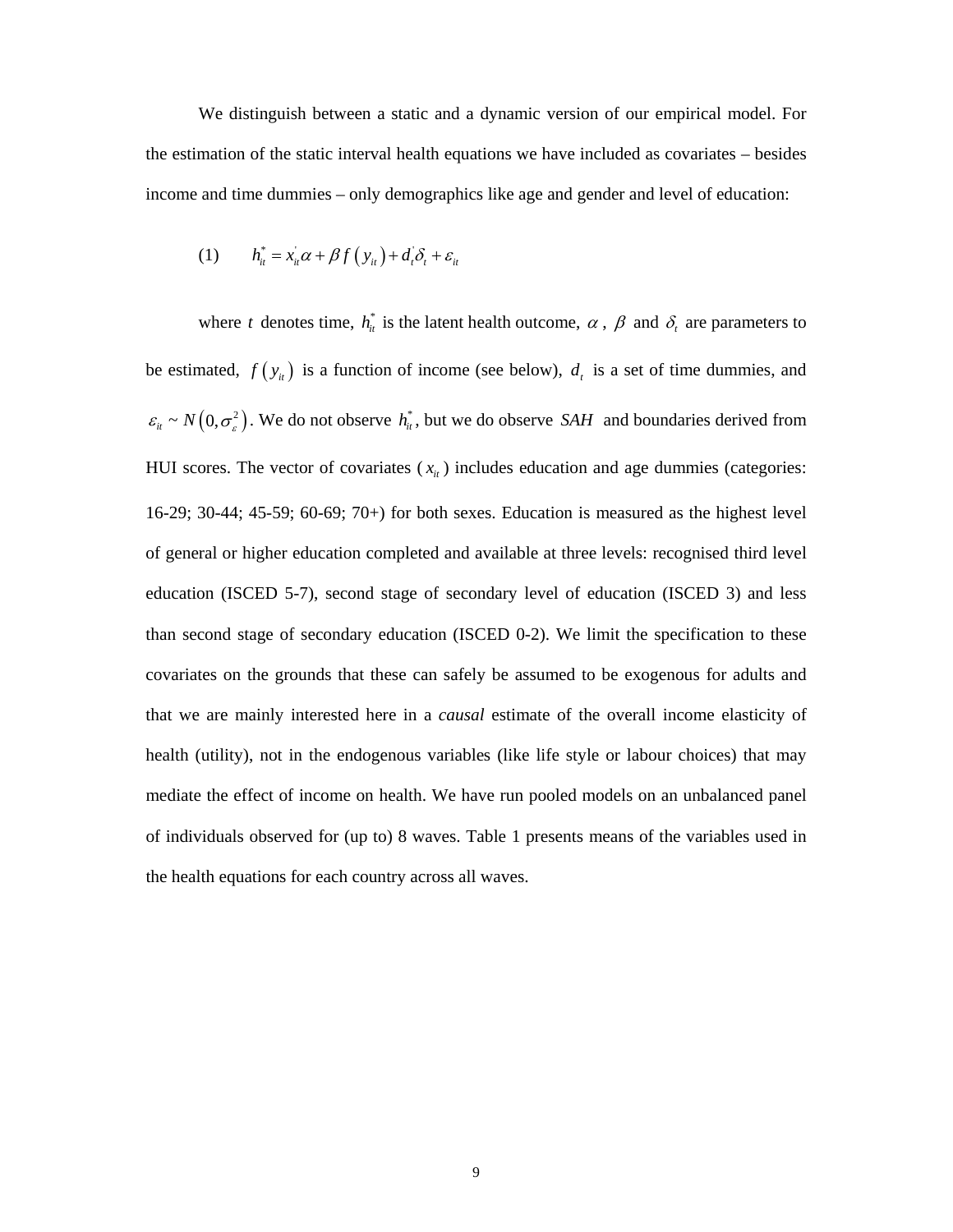|                     | Denmark | NL.      | Belgium | France  | Ireland   | Italy    | Greece |
|---------------------|---------|----------|---------|---------|-----------|----------|--------|
|                     |         |          |         |         |           |          |        |
| sah (vbad=1)        | 4.158   | 3.869    | 3.875   | 3.585   | 4.229     | 3.687    | 4.119  |
| male                | 0.487   | 0.471    | 0.467   | 0.475   | 0.495     | 0.494    | 0.472  |
| age                 | 45.72   | 45.37    | 46.99   | 47.08   | 44.75     | 44.12    | 48.03  |
| higher educ         | 0.271   | 0.102    | 0.302   | 0.213   | 0.140     | 0.071    | 0.137  |
| second educ         | 0.422   | 0.280    | 0.324   | 0.265   | 0.347     | 0.340    | 0.264  |
| eqinc               | 15149   | 14223    | 15790   | 14189   | 12188     | 10822    | 8003   |
| Observations        | 36272   | 70553    | 40410   | 86005   | 50234     | 121871   | 82739  |
|                     | Spain   | Portugal | Austria | Finland | Ger(SOEP) | UK(BHPS) |        |
|                     |         |          |         |         |           |          |        |
| sah (vbad=1)        | 3.708   | 3.239    | 3.949   | 3.779   | 3.393     | 3.767    |        |
| male                | 0.481   | 0.478    | 0.481   | 0.472   | 0.483     | 0.459    |        |
| age                 | 45.61   | 46.92    | 45.57   | 44.47   | 44.32     | 45.14    |        |
| higher educ         | 0.159   | 0.050    | 0.058   | 0.283   | 0.184     | 0.384    |        |
| second educ         | 0.177   | 0.104    | 0.592   | 0.396   | 0.543     | 0.133    |        |
| eqinc               | 9561    | 7375     | 14790   | 12530   | 14683     | 14606    |        |
| <b>Observations</b> | 113784  | 89491    | 45211   | 37704   | 90563     | 67786    |        |

Table 1: Means of variables for each country

In addition to the covariates of the static model, the dynamic model includes *SAH* for the previous wave ( $SAH_{i,t-1}$ ) and in the first wave ( $SAH_{i,0}$ ). Both additional variables are included as sets of dummies for each category of *SAH* . Our specification bears some resemblance to those used in Hurd and Kapteyn (2003) and Contoyannis, Jones and Rice (2004) and is as follows:

(2) 
$$
h_{ii}^* = SAH_{i,t-1}^* \eta + SAH_{i,0}^* \chi + x_{ii} \alpha + \beta f(y_{ii}) + d_i \delta_t + \varepsilon_{ii}
$$

Compared to the static model, this specification captures state dependence and is, in effect, modelling income effects on health transitions. Moreover, it removes any correlation between income and initial health from  $\beta$ . We argue that, the inclusion of last year's and initial self-reported health attenuates reverse causation running from health to income. It results that the effect of income on current self-reported health is more likely to reflect a *causal* influence of income on health compared to the effect estimated in the static specification. The main disadvantage of the dynamic approach is that we loose one wave of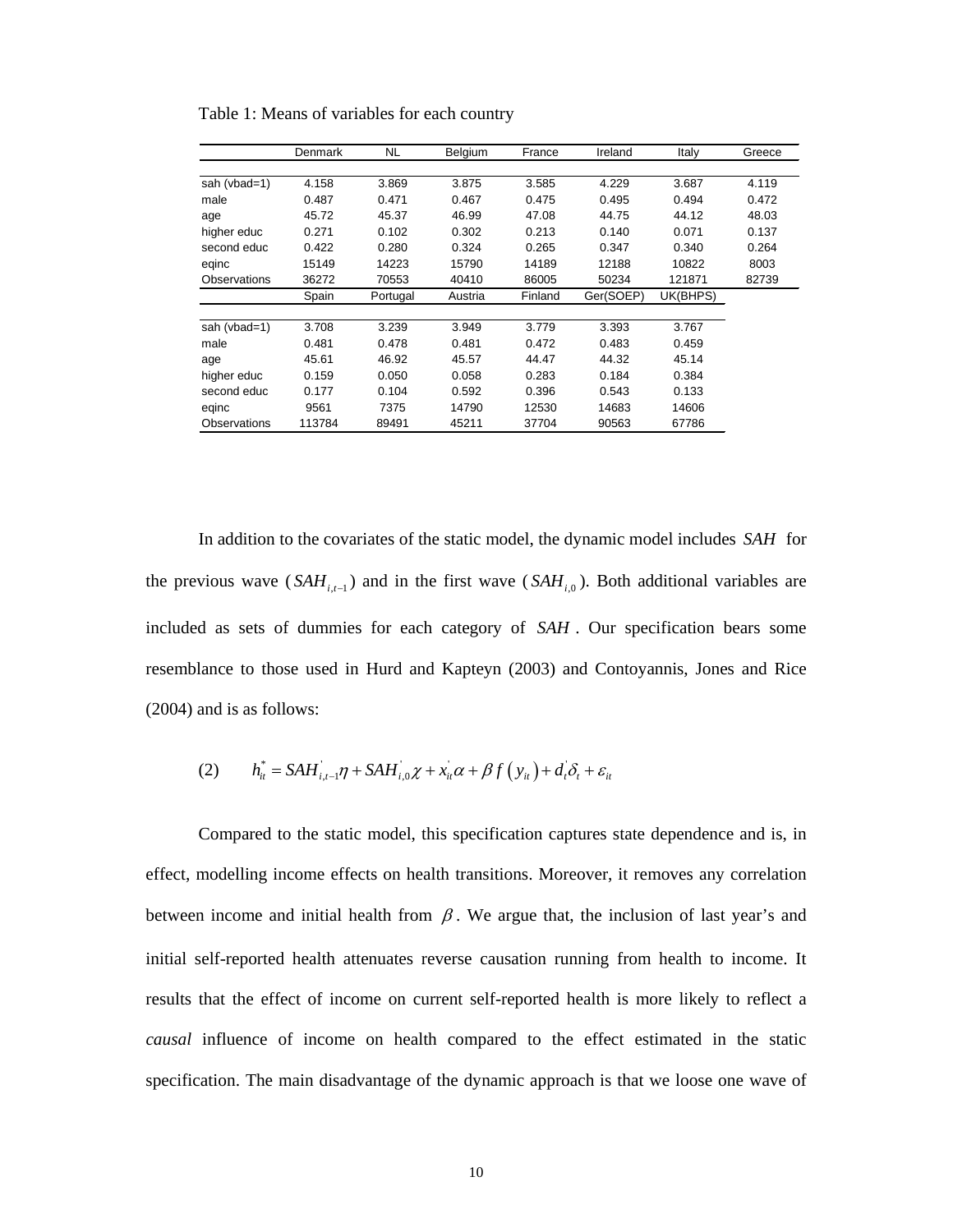data due to inclusion of lagged *SAH* . We also experimented with dynamic random effects panel models in which we parameterised the individual effects as a function of the means of time-varying variables and initial *SAH* (Chamberlain (1980), but prefer the pooled specifications as they impose less stringent exogeneity assumptions (see e.g. chapter 15 in Wooldridge, 2002). Moreover and reassuringly, the estimated  $\beta$ 's resulting from random effects and pooled models are very similar.3

In view of the evidence in the literature on a non-linear relationship between income and individual health (Ecob and Smith, 1999; Gerdtham and Johannesson, 2000; Gravelle and Sutton, 2003; Mackenbach *et al.*, 2005) and its importance for the current paper (i.e. rising versus decreasing income elasticity), we have experimented with various specifications using logarithmic and polynomial transformations of income.<sup>4</sup> It should be noted that the income elasticity of health is constant with income in a logarithmic specification and can decrease/increase with an income polynomial. The choice between the logarithmic and polynomial transformation was based on (a combination of) two goodness-of-fit criteria: the Akaike Information Criterion (AIC) and the Bayesian Information Criterion (BIC). If both criteria preferred the same specification, then we only present results for the preferred model. When they conflicted, we present income coefficients for both, but estimated coefficients for all other variables for the specification with the lowest BIC. In most cases, the choice of the income transformation did not alter these, except for some minor changes in the education dummies for only a few countries.

-

<sup>3</sup> In the random effects models, we find that the coefficients on (initial) lagged SAH are (larger) smaller. This could result from the assumption of strict exogeneity, while the pooled models can cope with predetermined variables. Full results can be obtained from the authors.

<sup>&</sup>lt;sup>4</sup> The order of the polynomial was determined by the following procedure. First, we estimated the model with a fifth order polynomial of income. Next, we consecutively reduced the order of the polynomial until an LR-test (1% significance level) rejected the 'reduced order' against the fifth order polynomial.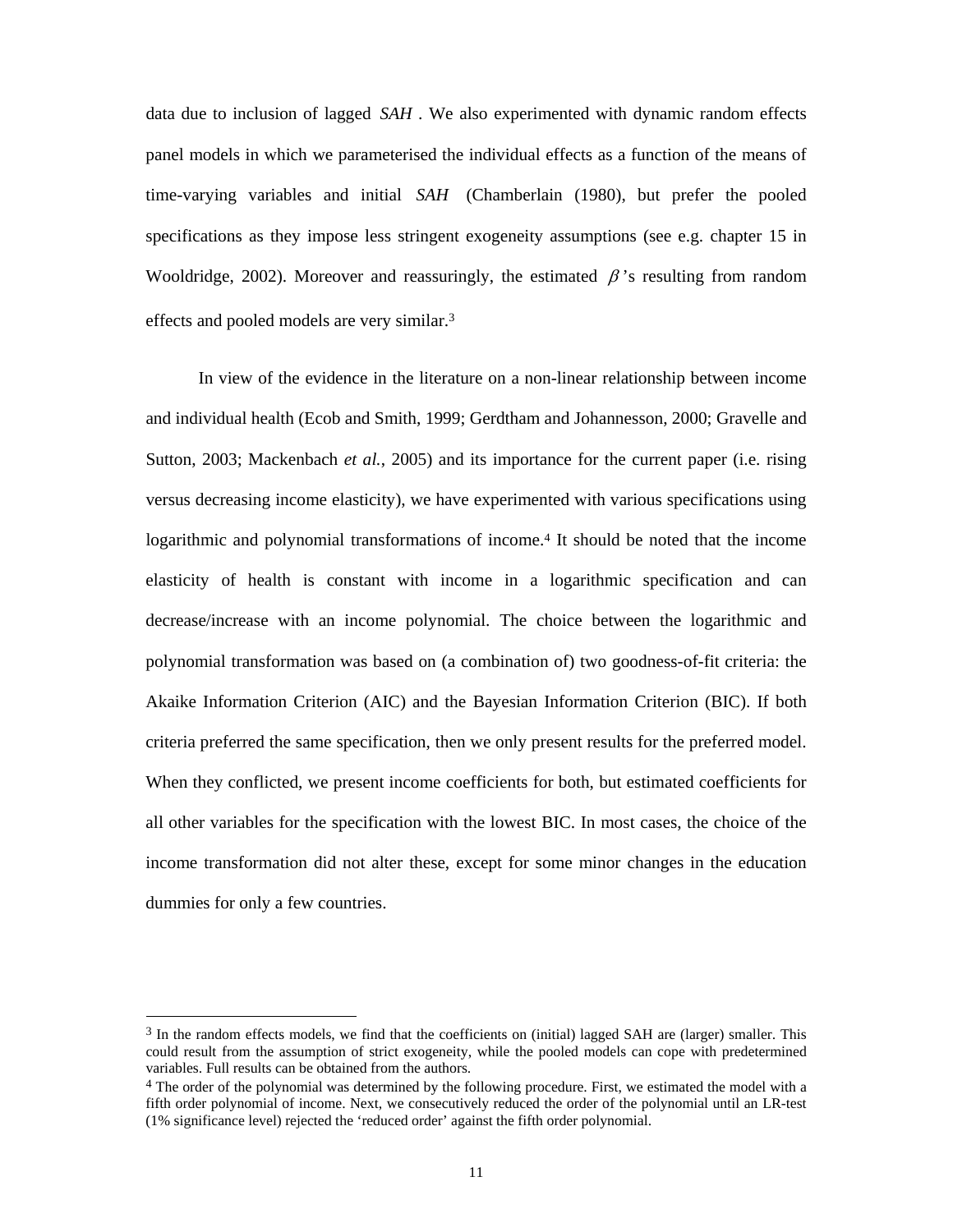In estimating equations (1) and (2), we do not apply the Eurostat-provided crosssectional individual sampling weights. If the intention is to estimate *causal* relationships – as we do with respect to the  $\beta$ 's in equation (1) and (2) – estimation without sampling weights is consistent as long as sample selection, if any, is not depending on the dependent variable5. However, if the purpose of the exercise is to describe the data, one should use sampling weights in order to obtain better annual representativeness. The latter holds for the calculation of the elasticity of health with respect to income:

$$
(3) \qquad \varepsilon_{E(h_{ii}|y_{ii},z_i),y_{ii}} = \frac{\partial E\left(h_{ii}|y_{ii},z_i\right)}{\partial y_{ii}} \frac{y_{ii}}{E\left(h_{i}||y_{ii},z_i\right)} = \hat{\beta} \frac{\partial f\left(y_{ii}\right)}{\partial y_{ii}} \frac{y_{ii}}{E\left(h_{i}||y_{ii},z_i\right)}
$$

where  $z_i$  includes all explanatory variables besides  $f(y_i)$ . In calculating equation (3), we use the overall (sampling) weighted mean of  $E(h_i|y_i, z_i)$ , estimate  $\beta$  without using sampling weights, and the other elements on the right hand side are evaluated at various values, i.e. (i) the overall weighted mean, and the weighted means of the incomes between (ii)  $0^{th}$ -10<sup>th</sup> percentile, (iii)  $10^{th}$ -25<sup>th</sup> percentile, (iv)  $25^{th}$ -50<sup>th</sup> percentile, (v)  $50^{th}$ -75<sup>th</sup> percentile, (vi)  $75<sup>th</sup>$ -90<sup>th</sup> percentile, and (vii)  $90<sup>th</sup>$ -100<sup>th</sup> percentile.

### *3.2 Estimating empirical trends in income inequality*

-

We apply two methods to shed some light on trends in income inequality. First, we calculate the evolution of the weighted mean of income of the above-mentioned 7 income ranges. Second, we calculate the Gini index of income for each wave  $t$  ( $G_{y,t} = \kappa_{1,t}$ ) using OLS-regression (see Kakwani *et al.* (1997) and Wagstaff and Van Doorslaer (2000)):

<sup>5</sup> We assume exogenous sample selection if any, since we cannot, for example, distinguish between attrition due to illness (endogenous) and attrition due to disease (exogenous). For additional discussion on this issue, see chapter 24 in Cameron and Trivedi (2005).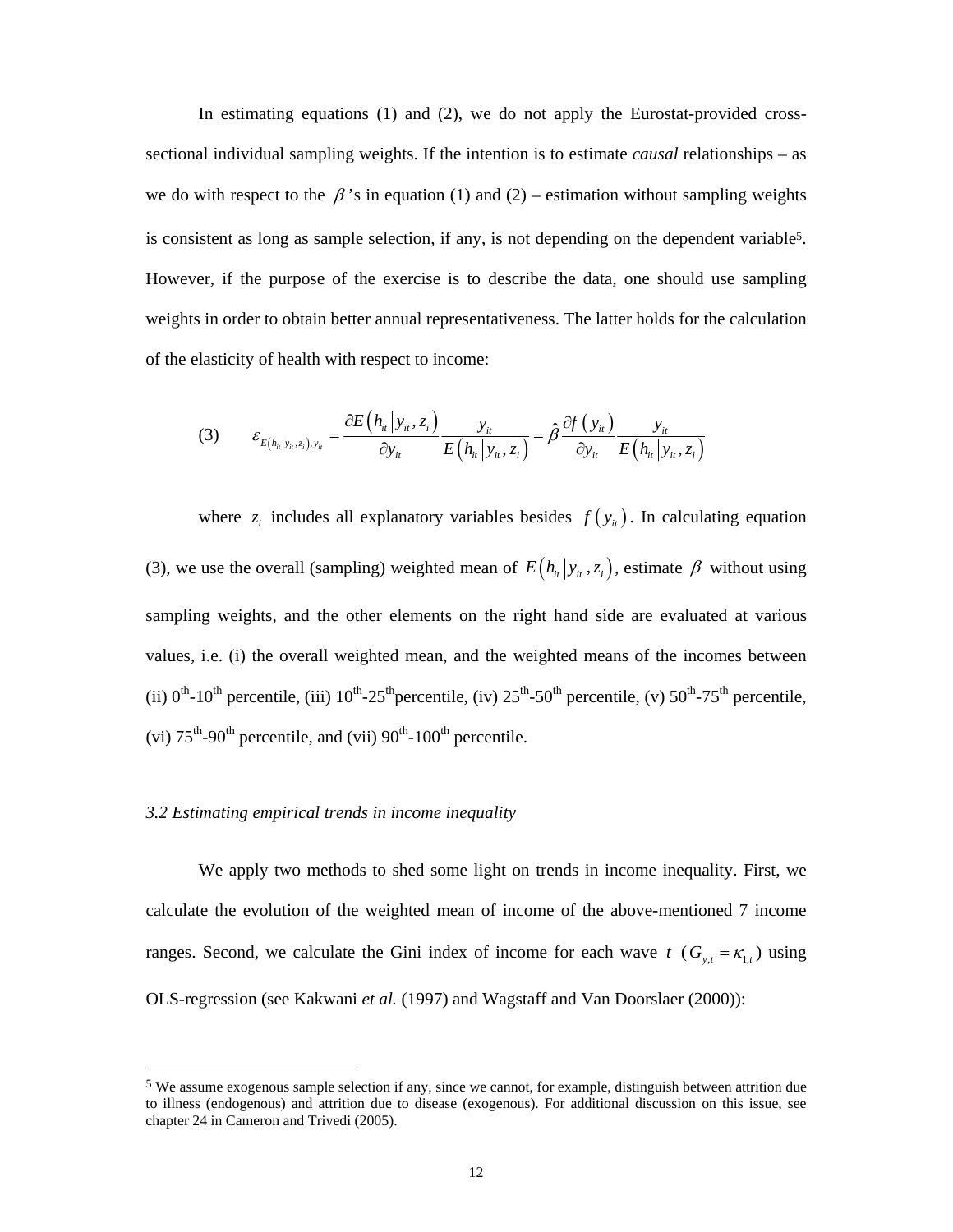(4) 
$$
2\sigma_{R^{Y},t}^{2} \frac{y_{it}}{\overline{y}_{t}} \sqrt{w_{it}} = \sqrt{w_{it}} \kappa_{0,t} + \sqrt{w_{it}} \kappa_{1,t} R_{it}^{Y} + \eta_{it}
$$

where an upper bar indicates a weighted average,  $w_{it}$  is the sampling weight of individual *i* in wave *t*,  $\kappa_{0,t}$  and  $\kappa_{1,t}$  are parameters to be estimated,  $\eta_{it}$  is an error term with mean zero,  $R_i^Y$  is the fractional rank of  $y_i$  in wave *t*, and  $\sigma_{R^y,t}^2 = \left[\sum_{i=1}^n w_{it}\right]^{-1} \left[\sum_{i=1}^n w_{it} \left(R_{it}^y - 0.5\right)^2\right]$  is the weighted variance of  $R_{it}^y$ . Kakwani *et al.* (1997) and Wagstaff and van Doorslaer (12) use the fractional income rank as proposed by Lerman and Yitzhaki (1989), i.e.  $R_{it}^{Y} = \left( \sum_{i=1}^{n} w_{it} \right)^{-1} \left( \sum_{k=1}^{i-1} w_{kt} + 0.5 w_{it} \right)$ . Since different individuals can have the same income, we use a generalisation, namely  ${R_{ii}^Y} = \left[ \sum_{i=1}^n w_{ii} \right]^{-1} \left\{ q \left( y_{ii} - 1 \right) + 0.5 \left[ q \left( y_{ii} \right) - q \left( y_{ii} - 1 \right) \right] \right\}$  where  $q \left( y_{ii} \right) = \sum_{k=1}^n 1 \left( y_{ki} \le y_{ii} \right) w_{ki}$ equals the proportion of individuals with income  $y_i$  or less.

#### *3.3 Estimating the evolution of income-related inequalities in health*

We calculate the concentration index of health  $(Cl_t = \lambda_{1,t})$  for each wave *t*. This index takes values between  $-1$  and  $+1$ . A positive (negative) value indicates pro-rich (propoor) income-related inequality in health. We start from equation (4), but replace income ( *y* ) with health ( *h* ):

$$
(5) \qquad 2\sigma_{R^{\nu},t}^{2}\frac{h_{it}}{\overline{h}_{t}}\sqrt{w_{it}} = \sqrt{w_{it}}\lambda_{0,t} + \sqrt{w_{it}}\lambda_{1,t}R_{it}^{\nu} + \zeta_{it}
$$

where  $\lambda_{0,t}$  and  $\lambda_{1,t}$  are parameters to be estimated and  $\zeta_{it}$  is an error term with zero mean.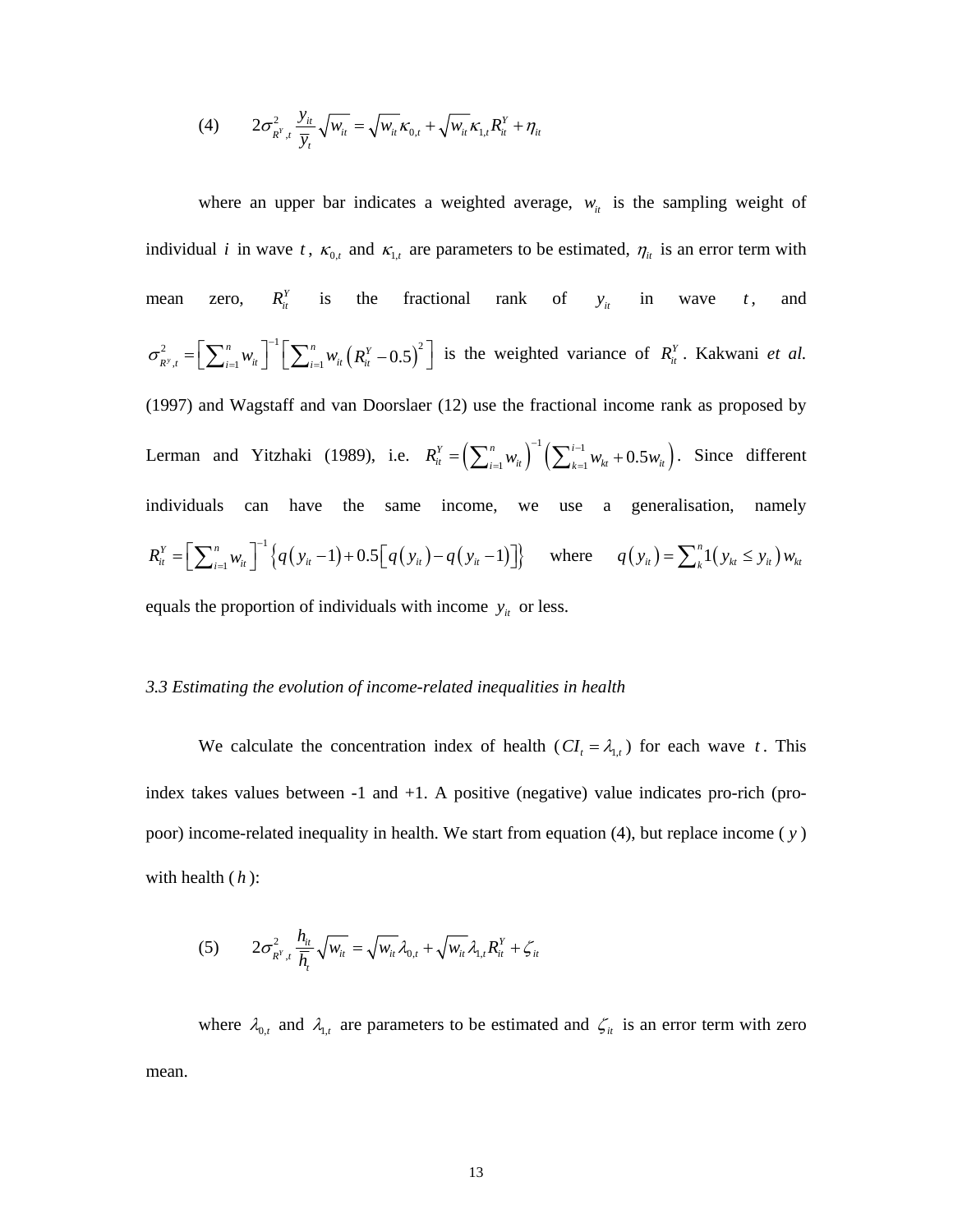We use two estimates for  $h_{i}$ . First, since  $CI_{t}$  is only defined for continuous h, and since *SAH* is inherently categorical, we use the predicted values obtained from the dynamic model in equation (2). The resulting *CI*, 's can be interpreted as income-related inequalities in Health Utility. Second, the predicted values from equation (2) are partly determined by income as  $f(y_i)$  is included in the set of covariates. Therefore, we perform a sensitivity analysis by computing *CI*,'s for *SAH* coded with the mid interval values of the Health Utility scores.

Summary statistics of the data used to calculate the Gini indices of income and the concentration indices of health are presented per country and wave in table 2. The number of included observations differs from those in the regression analysis (cf. Table 1) since all observations from the first wave are dropped due to the dynamic specification used to predict Health Utilities (see above). Note that  $-$  as for estimation of the health equations  $-$  we use an unbalanced panel. There it was argued that such an approach is feasible as long as there is no endogenous sample selection. In case of the Gini and concentration indices, our argument is that we are interested in the evolution of cross-section inequalities, not in the evolution of inequalities for a cohort. For example, if one were to use a balanced panel to investigate income-related inequalities in health, one would expect to observe an increase in inequalities if health declines faster and/or starts declining sooner for the lower – compared to the higher – socioeconomic groups (see e.g. Case and Deaton (2005)). However, the picture that emerges from a cross-section where births and deaths are included is likely to show a less increasing pattern.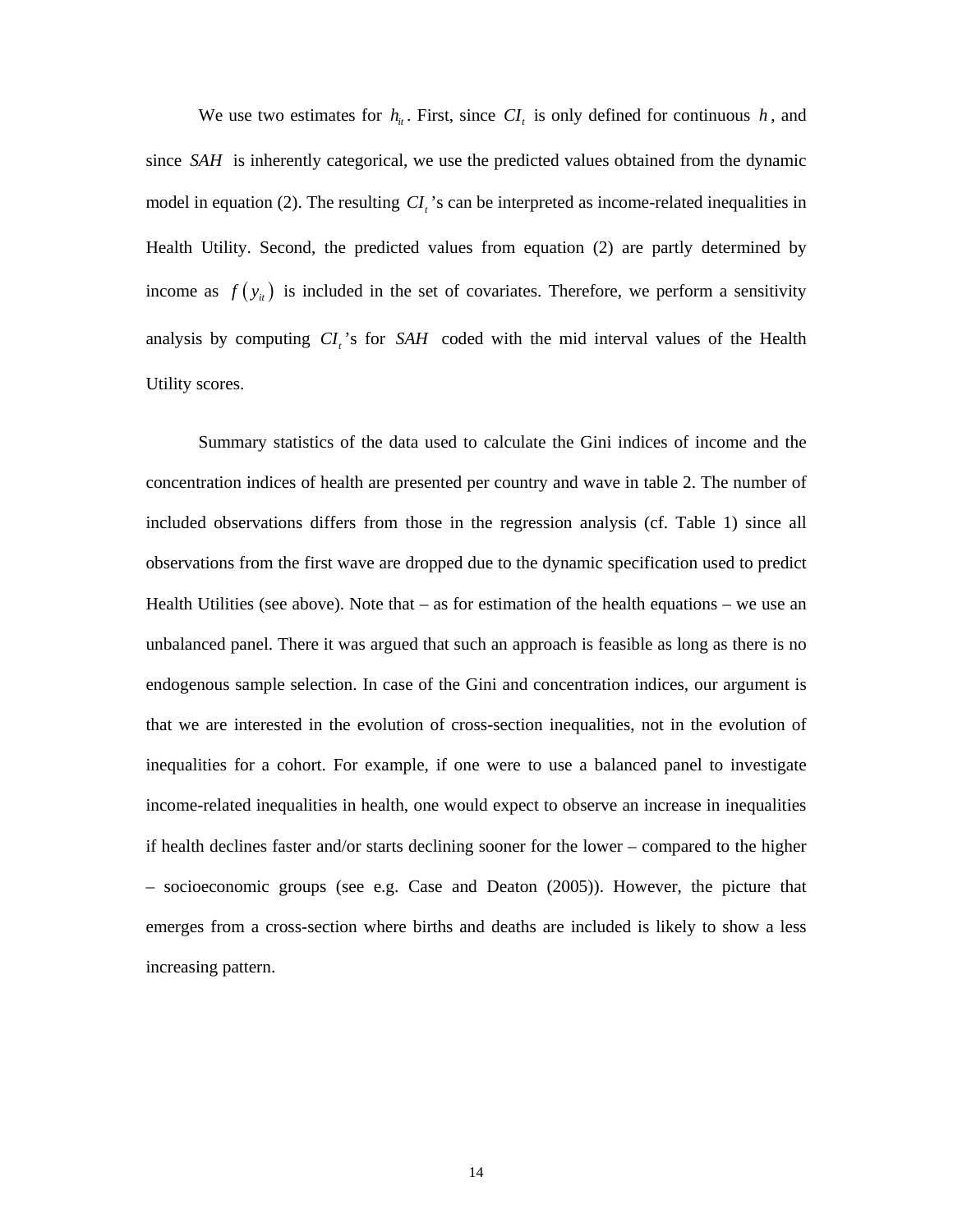|                                                                                                                                                                | Denmark        | NL            | Belgium | France         | Ireland        | Italy          | Greece | Spain |
|----------------------------------------------------------------------------------------------------------------------------------------------------------------|----------------|---------------|---------|----------------|----------------|----------------|--------|-------|
| wave 2                                                                                                                                                         |                |               |         |                |                |                |        | 3.689 |
| sah (vbad=1)                                                                                                                                                   | 4.142          | 3.871         | 3.857   | 3.567          | 4.176          | 3.672          | 4.053  |       |
| eqinc                                                                                                                                                          | 14274          | 13275         | 14608   | 13740          | 11657          | 10675          | 7580   | 8992  |
| Observations                                                                                                                                                   | 5011           | 8280          | 5216    | 11119          | 7198           | 15286          | 10995  | 14745 |
| wave 3                                                                                                                                                         |                |               |         |                |                |                |        |       |
| sah (vbad=1)                                                                                                                                                   | 4.104          | 3.872         | 3.852   | 3.569          | 4.186          | 3.669          | 4.104  | 3.724 |
| eqinc                                                                                                                                                          | 14905          | 13685         | 15352   | 13685          | 11482          | 10903          | 7938   | 9368  |
| Observations<br>wave 4                                                                                                                                         | 4661           | 8441          | 5021    | 10896          | 6425           | 15467          | 10515  | 14104 |
| sah (vbad=1)                                                                                                                                                   | 4.126          | 3.864         | 3.858   | 3.544          | 4.211          | 3.688          | 4.031  | 3.703 |
| eqinc                                                                                                                                                          | 14812          | 14243         | 15116   | 14368          | 12288          | 10764          | 8195   | 9413  |
| Observations                                                                                                                                                   | 4277           | 8222          | 4693    | 10118          | 5973           | 14542          | 9861   | 13315 |
| wave 5                                                                                                                                                         |                |               |         |                |                |                |        |       |
| sah (vbad=1)                                                                                                                                                   | 4.117          | 3.853         | 3.883   | 3.508          | 4.226          | 3.589          | 4.150  | 3.718 |
| eqinc                                                                                                                                                          | 15525          | 14577         | 15575   | 14587          | 12515          | 11222          | 8709   | 9526  |
| Observations                                                                                                                                                   | 3985           | 8182          | 4963    | 9904           | 5977           | 15123          | 9250   | 12814 |
| wave 6                                                                                                                                                         |                |               |         |                |                |                |        |       |
| sah (vbad=1)                                                                                                                                                   | 4.120          | 3.832         | 3.889   | 3.542          | 4.259          | 3.589          | 4.151  | 3.730 |
| eqinc                                                                                                                                                          | 16327          | 14984         | 16127   | 14864          | 12448          | 11888          | 9363   | 10420 |
| Observations                                                                                                                                                   | 3799           | 7844          | 4683    | 9957           | 5216           | 14698          | 8858   | 12282 |
| wave 7                                                                                                                                                         |                |               |         |                |                |                |        |       |
| sah (vbad=1)                                                                                                                                                   | 4.088          | 3.833         | 3.886   | 3.542          | 4.255          | 3.582          | 4.134  | 3.754 |
| eqinc                                                                                                                                                          | 16356          | 14408         | 16592   | 15042          | 12199          | 11798          | 9421   | 11179 |
| Observations                                                                                                                                                   | 3642           | 8011          | 4429    | 9430           | 4300           | 13967          | 8808   | 11588 |
| wave 8                                                                                                                                                         |                |               |         |                |                |                |        |       |
| sah (vbad=1)                                                                                                                                                   | 4.069          | 3.822         | 3.897   | 3.538          | 4.266          | 3.616          | 4.195  | 3.743 |
| eqinc                                                                                                                                                          | 15789          | 15056         | 16813   | 15568          | 12971          | 11523          | 9164   | 11936 |
| Observations                                                                                                                                                   | 3609           | 7632          | 4047    | 9451           | 3857           | 12868          | 8890   | 11268 |
|                                                                                                                                                                | Spain          | Portugal      | Austria | Finland        | Ger(SOEP)      | UK(BHPS)       |        |       |
| wave 2                                                                                                                                                         |                |               |         |                |                |                |        |       |
| sah (vbad=1)                                                                                                                                                   | 3.689          | 3.266         | NA      | <b>NA</b>      | 3.261          | 3.802          |        |       |
| eqinc                                                                                                                                                          | 8992           | 7268          | ΝA      | ΝA             | 14303          | 13371          |        |       |
| Observations                                                                                                                                                   | 14745          | 10559         | NA      | ΝA             | 10891          | 7794           |        |       |
| wave 3                                                                                                                                                         |                |               |         |                |                |                |        |       |
| sah (vbad=1)                                                                                                                                                   | 3.724          | 3.218         | 3.920   | NA             | 3.289          | 3.787          |        |       |
| eqinc                                                                                                                                                          | 9368           | 7691          | 15000   | <b>NA</b>      | 14443          | 13769          |        |       |
| Observations                                                                                                                                                   | 14104          | 10657         | 6562    | NA             | 11292          | 7938           |        |       |
| wave 4<br>sah (vbad=1)                                                                                                                                         | 3.703          | 3.205         | 3.936   | 3.689          | 3.296          | 3.801          |        |       |
| eqinc                                                                                                                                                          | 9413           | 8009          | 14448   | 11290          | 14946          | 14571          |        |       |
| Observations                                                                                                                                                   | 13315          | 10663         | 6474    | 6458           | 11086          | 7930           |        |       |
| wave 5                                                                                                                                                         |                |               |         |                |                |                |        |       |
| sah (vbad=1)                                                                                                                                                   | 3.718          | 3.222         | 3.933   | 3.667          | 3.303          | 3.771          |        |       |
|                                                                                                                                                                |                |               |         |                |                | 15164          |        |       |
|                                                                                                                                                                |                |               |         |                |                |                |        |       |
|                                                                                                                                                                | 9526           | 8365          | 14441   | 11616          | 14865          |                |        |       |
|                                                                                                                                                                | 12814          | 10643         | 6177    | 5986           | 10846          | 8008           |        |       |
|                                                                                                                                                                |                |               |         |                |                |                |        |       |
|                                                                                                                                                                | 3.730          | 3.237         | 3.952   | 3.664          | 3.291          | 3.330          |        |       |
|                                                                                                                                                                | 10420          | 8786          | 15569   | 11873          | 15564          | 15003          |        |       |
|                                                                                                                                                                | 12282          | 10658         | 5915    | 5868           | 10578          | 7964           |        |       |
|                                                                                                                                                                |                |               |         |                |                |                |        |       |
|                                                                                                                                                                | 3.754          | 3.236         | 3.973   | 3.669          | 3.297          | 3.750          |        |       |
|                                                                                                                                                                | 11179          | 9167<br>10482 | 16473   | 12476<br>4661  | 16494<br>10374 | 16012          |        |       |
|                                                                                                                                                                | 11588          |               | 5515    |                |                | 7783           |        |       |
|                                                                                                                                                                |                |               | 3.991   |                | 3.296          |                |        |       |
| eqinc<br>Observations<br>wave 6<br>sah (vbad=1)<br>eqinc<br>Observations<br>wave 7<br>sah (vbad=5)<br>eqinc<br>Observations<br>wave 8<br>sah (vbad=5)<br>eqinc | 3.743<br>11936 | 3.262<br>9660 | 15982   | 3.675<br>12695 | 16359          | 3.778<br>16488 |        |       |

Table 2: weighted mean *SAH* and equivalent income per country for analyzing trends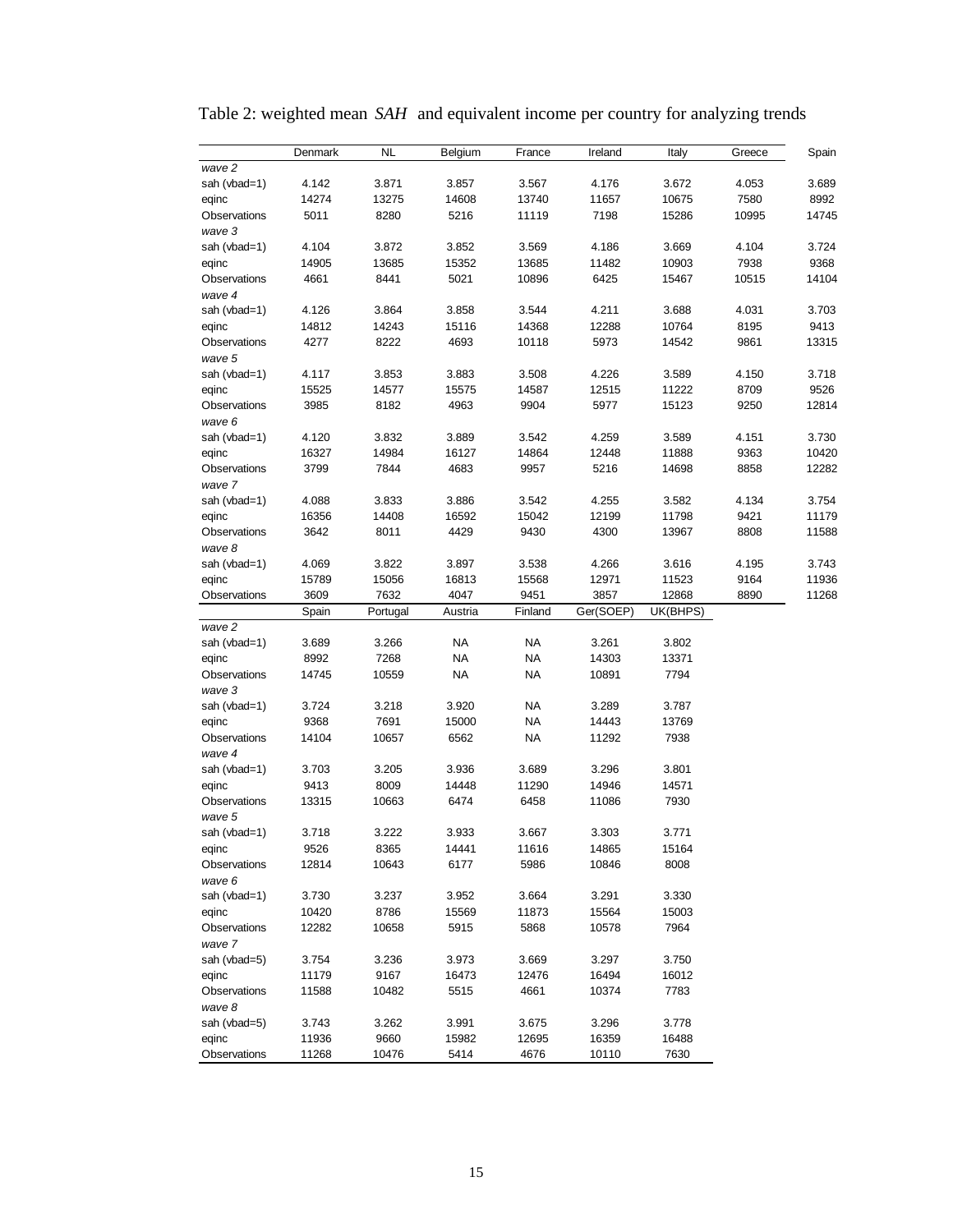## **4. Empirical findings**

Full model estimation results of the preferred static and dynamic models are presented in Appendix Table A1 and A2, respectively. For the static model (Table 1), there were never any conflicts between the information criteria and the estimates include either a logarithmic or a polynomial transformation. For the dynamic model estimates (Table A2), coefficients for both income transformations are presented when criteria conflicted. In general, the coefficients for the age, gender and education dummies show the expected signs and magnitudes<sup>6</sup>. The same holds for the coefficients on lagged and initial self-reported health, which are supportive of state dependence.<sup>7</sup> Income coefficients were found to be (jointly) significant in all specifications and for all countries. In what follows we will concentrate on the estimated income elasticities of health (utility).

### *4.1 Income elasticity of health*

A summary of the income elasticity estimates deriving from both the static and dynamic models is presented in Table 3, where countries are ranked by decreasing income elasticity from the dynamic model. The elasticity estimates from the static model indicate that they are positive and increasing with income in all countries (across most of the income range), except for Belgium and Ireland, for which the constant elasticity model was preferred. Unsurprisingly, all static model elasticity estimates are substantially higher than those estimated with the dynamic model, which really measure the short-run impact of income on annual health transitions. The dynamic model includes lagged and initial self-reported health, and thus its elasticities only reflect the impact of income on current health, but not the subsequent effect of lagged health on current health. The latter effect is implicitly included in

-

<sup>6</sup> Reference categories are M16-29, less than second stage of secondary education, wave 1 (or first available wave).

<sup>7</sup> Very good self-assessed health is the reference category.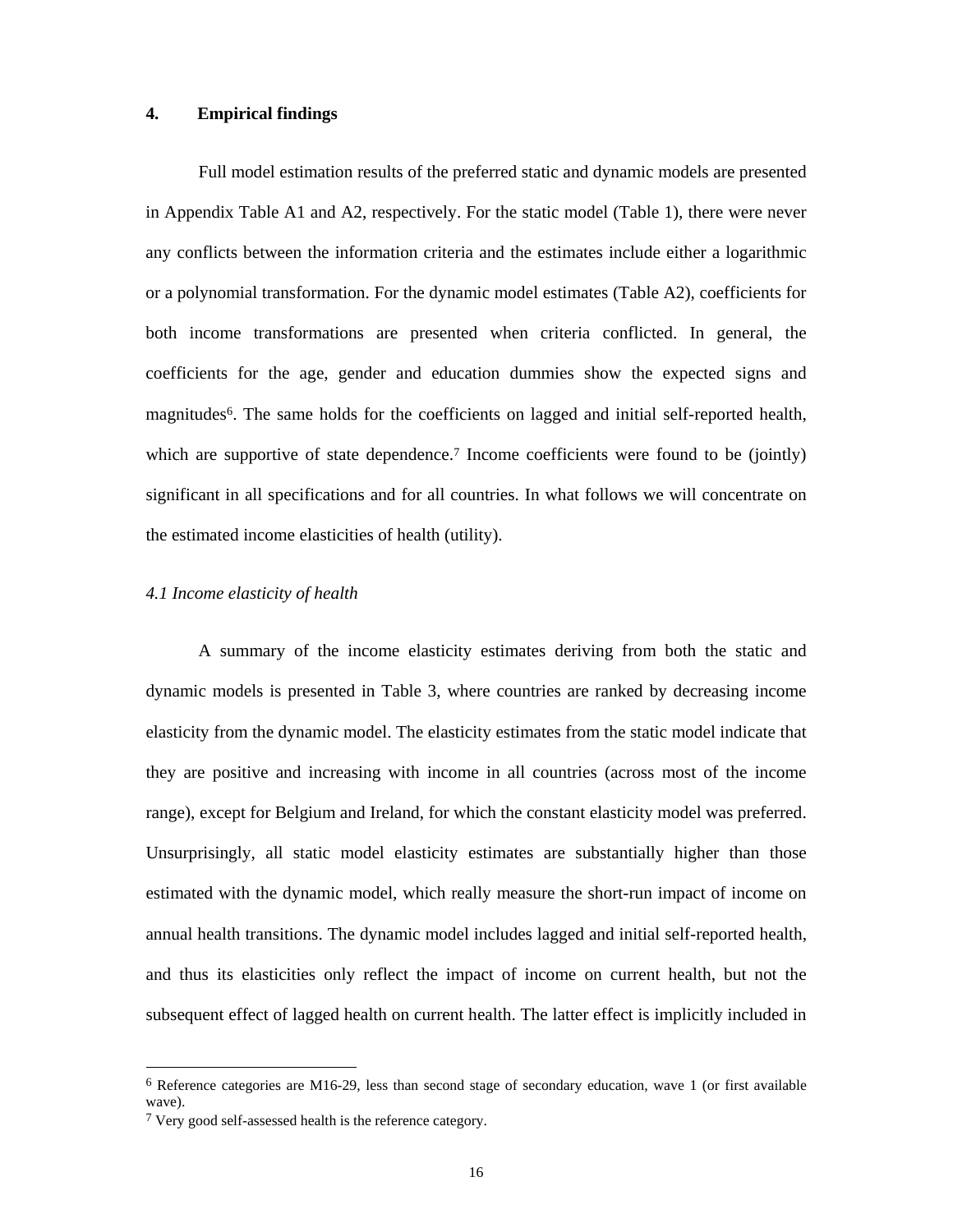the income elasticity resulting from the static models. We find that all elasticities resulting from the dynamic model are positive and in most cases increasing with income. Only for Denmark, Belgium and Ireland, the constant elasticity logarithmic model shows a better fit than the polynomial (see Table A.2). In a few more countries, the AIC and BIC conflict, but generally, the dynamic polynomial model estimates suggest that the income elasticity is increasing with income. This can be seen from the elasticity estimates at various parts of the income distribution. Only at the very high end, a decrease is sometimes observed. In general, it seems that we can fairly safely conclude that the income elasticity (both the static and dynamic) is positive and non-decreasing with income over most of the income range. Countries with particularly high income elasticity estimates include Portugal, Germany, France and the UK. Countries where health appears least income elastic include Finland, Belgium, Ireland and Italy.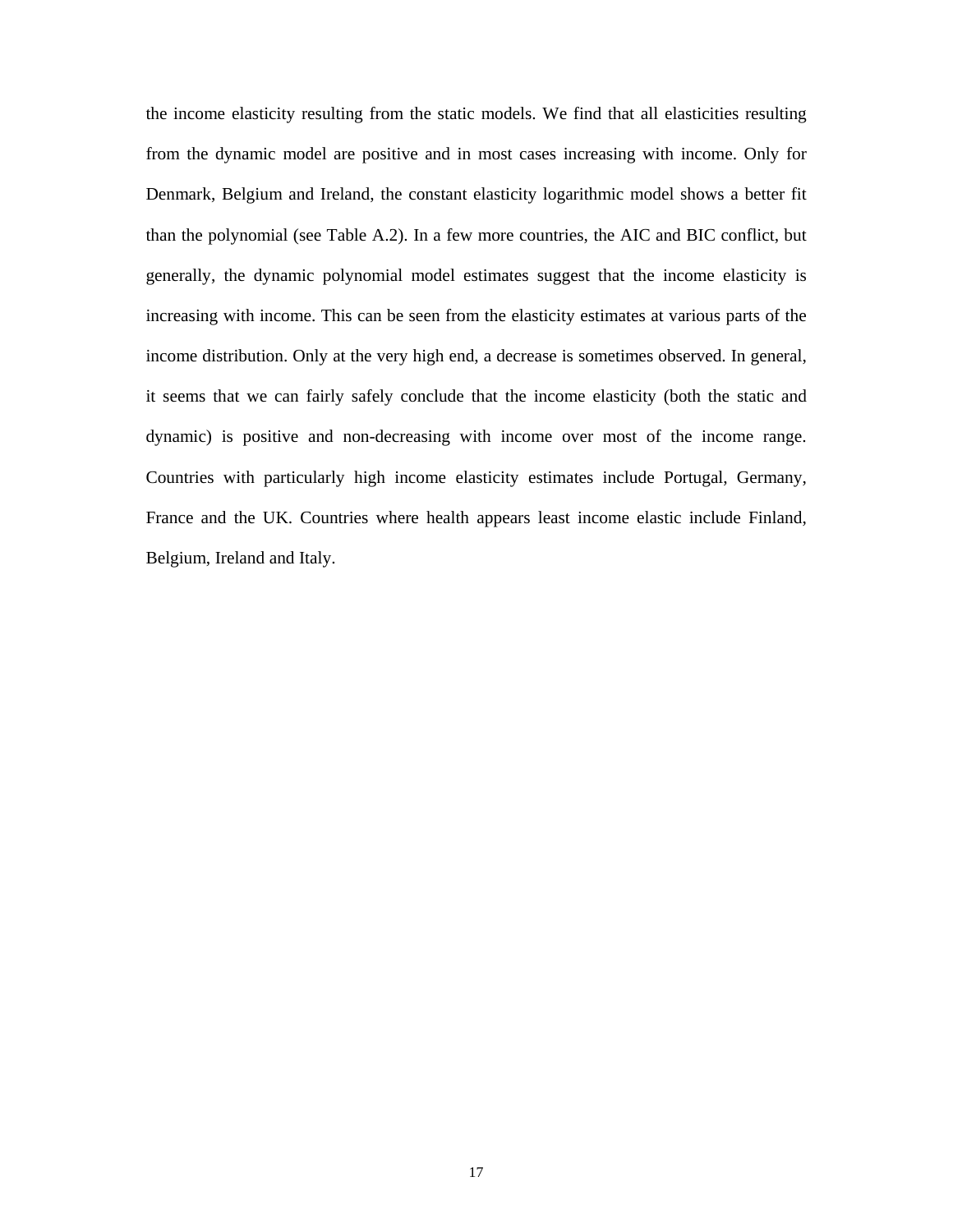|                              | Portugal | Germany | Francce | UK     | Austria | Greece    | Spain  | <b>NL</b> | Denmark | Italy  | Ireland | Belgium | Finland |
|------------------------------|----------|---------|---------|--------|---------|-----------|--------|-----------|---------|--------|---------|---------|---------|
| static model                 |          |         |         |        |         |           |        |           |         |        |         |         |         |
| elasticity at mean           | 0.0387   | 0.0290  | 0.0313  | 0.0296 | 0.0236  | 0.0178    | 0.0196 | 0.0159    | 0.0231  | 0.0132 | 0.0121  | 0.0110  | 0.0122  |
|                              |          |         |         |        |         |           |        |           |         |        |         |         |         |
| elasticity at 0-10           | 0.0133   | 0.0166  | 0.0158  | 0.0115 | 0.0150  | 0.0060    | 0.0069 | 0.0073    | 0.0120  | 0.0043 |         |         | 0.0060  |
| elasticity at 10-25          | 0.0230   | 0.0245  | 0.0228  | 0.0185 | 0.0203  | 0.0108    | 0.0119 | 0.0111    | 0.0166  | 0.0080 |         |         | 0.0085  |
| elasticity at 25-50          | 0.0311   | 0.0277  | 0.0277  | 0.0242 | 0.0228  | 0.0147    | 0.0157 | 0.0135    | 0.0203  | 0.0108 |         |         | 0.0104  |
| elasticity at 50-75          | 0.0384   | 0.0291  | 0.0315  | 0.0302 | 0.0236  | 0.0180    | 0.0198 | 0.0162    | 0.0238  | 0.0137 |         |         | 0.0126  |
| elasticity at 75-90          | 0.0427   | 0.0275  | 0.0324  | 0.0344 | 0.0217  | 0.0190    | 0.0227 | 0.0183    | 0.0267  | 0.0158 |         |         | 0.0147  |
| elasticity at 90-100         | 0.0257   | 0.0142  | 0.0191  | 0.0316 | 0.0096  | 0.0109    | 0.0201 | 0.0180    | 0.0295  | 0.0163 |         |         | 0.0173  |
|                              |          |         |         |        |         |           |        |           |         |        |         |         |         |
| dynamic model                |          |         |         |        |         |           |        |           |         |        |         |         |         |
| elasticity at mean           | 0.0138   | 0.0120  | 0.0114  | 0.0102 | 0.0076  | 0.0076    | 0.0065 | 0.0057    | 0.0049  | 0.0038 | 0.0031  | 0.0022  | 0.0022  |
| elasticity at 0-10           | 0.0044   | 0.0056  | 0.0056  | 0.0042 | 0.0047  | 0.0031    | 0.0025 | 0.0027    |         | 0.0011 |         |         | 0.0009  |
| elasticity at 10-25          | 0.0076   | 0.0087  | 0.0080  | 0.0065 | 0.0064  | 0.0053    | 0.0042 | 0.0040    |         | 0.0021 |         |         | 0.0014  |
| elasticity at 25-50          | 0.0106   | 0.0105  | 0.0099  | 0.0084 | 0.0073  | 0.0068    | 0.0054 | 0.0048    |         | 0.0030 |         |         | 0.0018  |
| elasticity at 50-75          | 0.0137   | 0.0122  | 0.0115  | 0.0104 | 0.0076  | 0.0076    | 0.0066 | 0.0058    |         | 0.0040 |         |         | 0.0023  |
| elasticity at 75-90          | 0.0164   | 0.0135  | 0.0123  | 0.0117 | 0.0071  | 0.0067    | 0.0072 | 0.0066    |         | 0.0049 |         |         | 0.0030  |
| elasticity at 90-100         | 0.0139   | 0.0130  | 0.0091  | 0.0101 | 0.0023  | $-0.0001$ | 0.0054 | 0.0066    |         | 0.0062 |         |         | 0.0045  |
|                              |          |         |         |        |         |           |        |           |         |        |         |         |         |
| elasticity at mean, In-model |          | 0.0090  | 0.0071  | 0.0073 | 0.0056  | 0.0052    |        | 0.0042    |         |        |         |         |         |

# Table 3: summary of income elasticity estimates

Note: elasticity at mean is based on the polynomial model, except if the logarithm model is preferred. If AIC and BIC conflict, the constant elasticity resulting from the log model was added separately.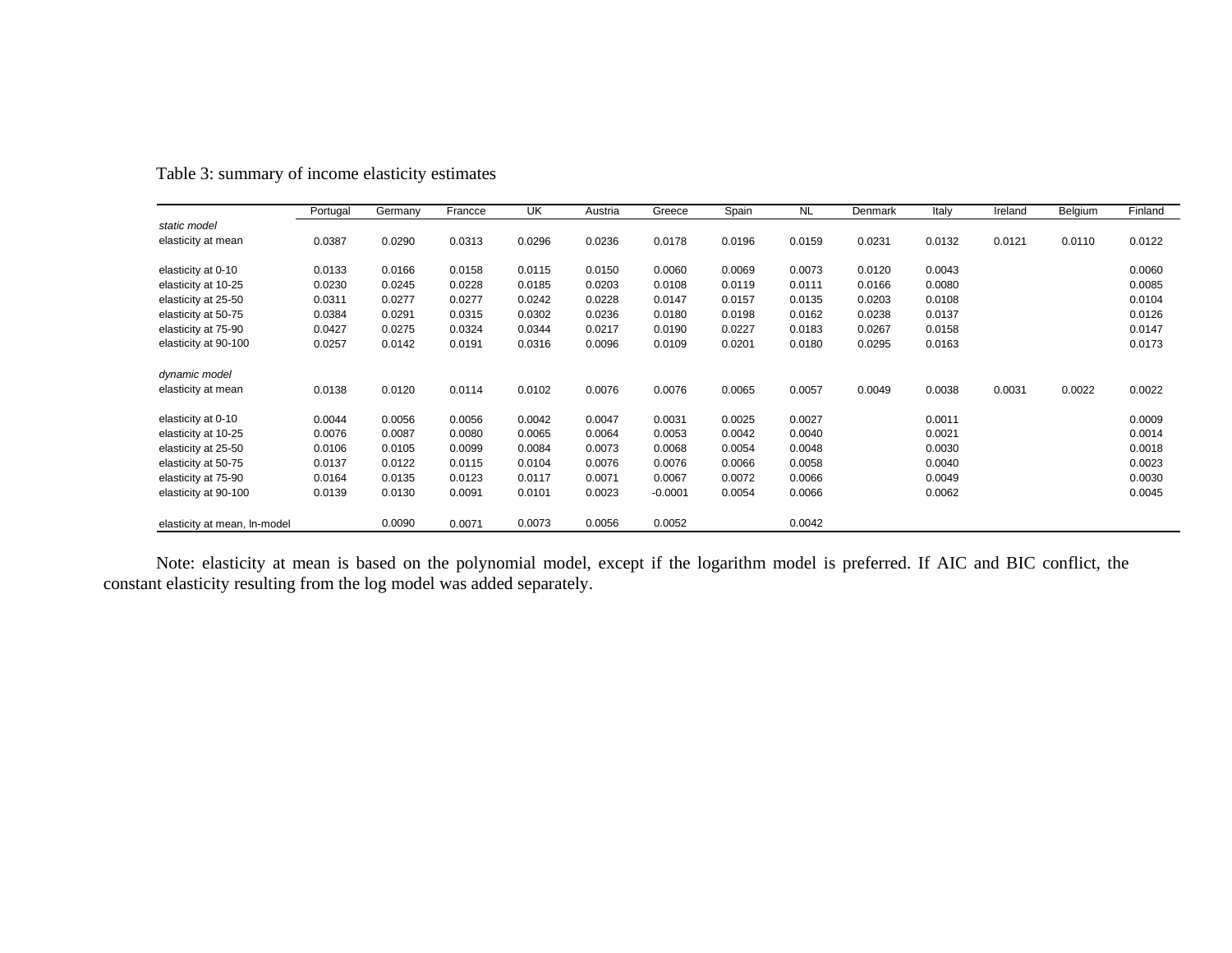### *4.2 Trends in real incomes and in their inequality*

The trends in income and income inequality in the ECHP8 are summarized in Table A.3. First of all, it is obvious (see fig 1) that income growth has been unequal across European countries, and that there have been ups and downs in certain periods, but over the entire period, mean incomes have grown in *all* countries in real terms. Real growth was particularly strong (i.e. more than 20% in 6 years) in Spain, Greece, Portugal, and the UK. It is worth noting that the Contoyannis and Forster model predicts that real income growth, coupled with income elasticities rising with income, will, *ceteris paribus*, lead to rising income-related health inequality, *even if income inequality does not rise* (i.e. even with equiproportionate income growth).



Fig 1: Evolution of mean equivalent real income, 13 EU countries, 1994-2000

-

<sup>8</sup> We repeat that we use an unbalanced panel and apply sampling weights to improve *cross-section*  representativity (see also section 3.3).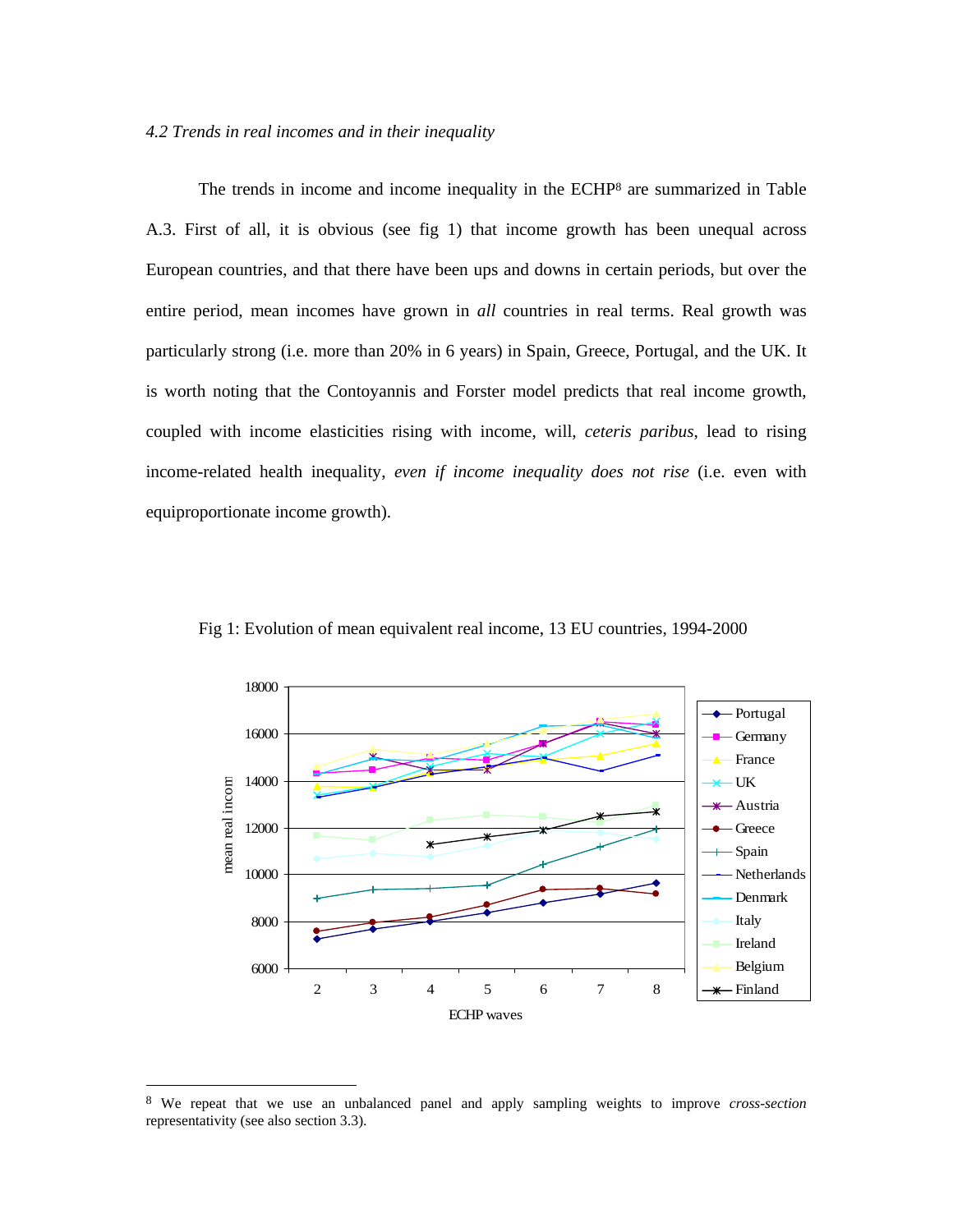Second, the Gini trends make clear that very few countries show an increase in income inequality over the period 1994-2001. While the trends are by no means monotonic and while we did not test for statistical significance of any differences, it is clear from a visual inspection of Figure 2 that, on the whole, most countries have experienced either propoor income growth or income inequality has remained fairly stable. The sole exception is Finland which shows a clear increasing trend: its Gini index in 2001 was about 10 percent higher in 2001 than in 1996. For all other countries, the Gini tends to be lower at the end than at the beginning of the period, suggesting (slightly) pro-poor growth. This is more visible from the income evolutions at various income levels than from the Gini's (see table A.3): in almost all EU countries, mean incomes have grown faster at the bottom than at the top of the income distribution. In two countries, notably Denmark and Ireland, gains were greater for middle incomes. Only in one country, Finland, income growth was clearly higher at higher income levels. While these findings may be seen as somewhat surprising in view of the often reported rising relative income inequality over this period in the OECD context (see e.g. Smeeding, 2000; Moran, 2005; Kenworthy and Pontusson, 2005), they are consistent with earlier findings reported by Hildebrand and Van Kerm (2005) on the same data and with the series of cross sections compared in Atkinson (2003). For example, for the same period, also Atkinson (2003) reports stable Ginis for the Netherlands, Italy and the UK, a modest rise in Germany and a strong increase only in Finland.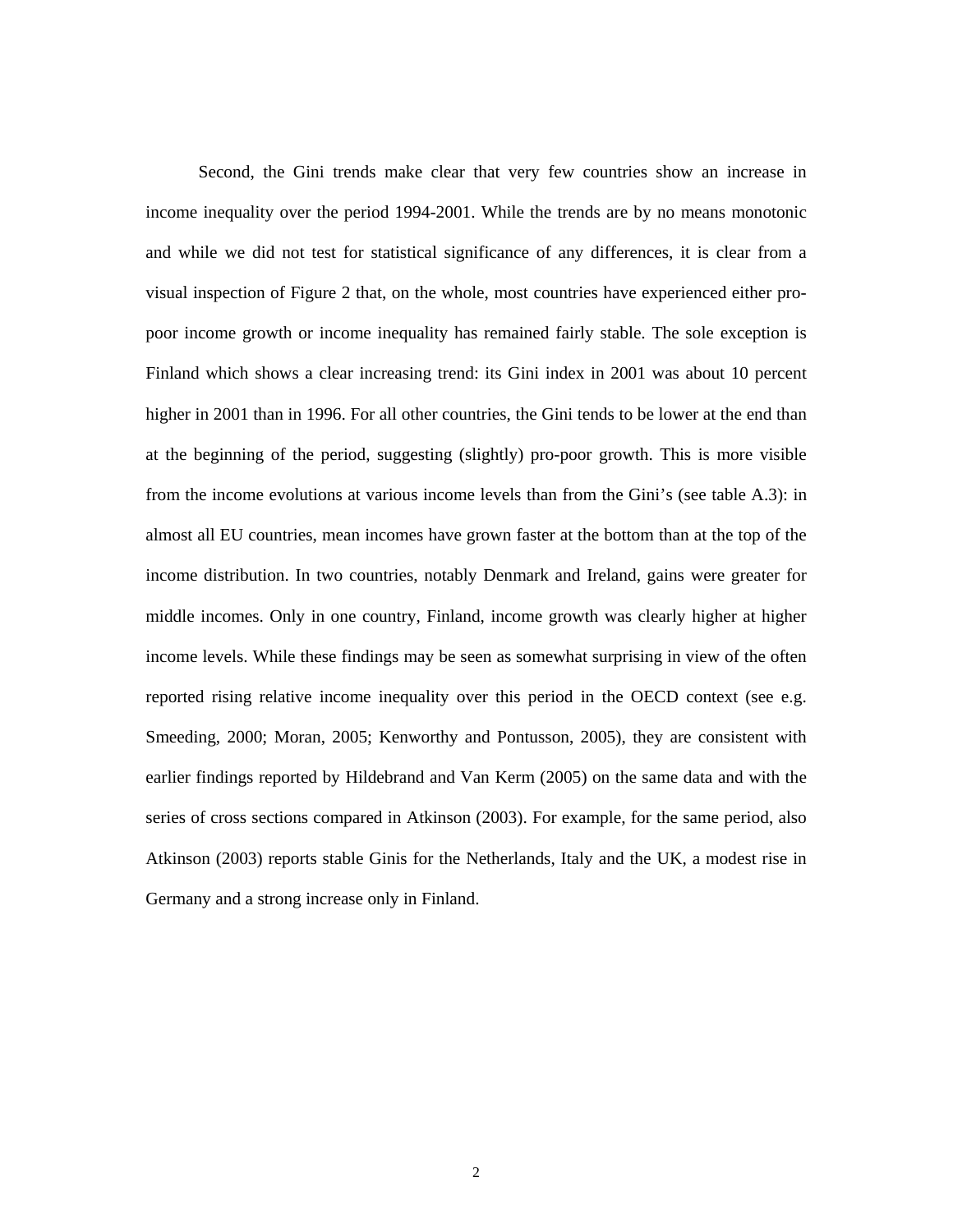

## Fig 2: Evolution of Gini index, 13 EU countries, 1994-2000

# *4.3 Trends in inequality in health by income*

Given the estimated income elasticities and the trends in income growth and income inequality, unfortunately very few unambiguous predictions can be made on the basis of the propositions of Contoyannis and Forster (1999) presented in section 2. Only when prorich/pro-poor growth is coupled with an income elasticity that increases/decreases with income, the model predicts that income-related health inequality will grow/decrease. As we saw in sections 4.1 and 4.2, these conditions only held for the entire period in Finland. No consistent pro-rich growth was observed in any of the other countries. Figures 3 and 4 summarize the trends in the concentration indices for predicted health utility given by the dynamic model specifications. These figures and Table A4 show that the estimates based on the model with a polynomial transformation of income, do not differ very much from the estimates obtained from the model with a logarithmic transformation of income. While we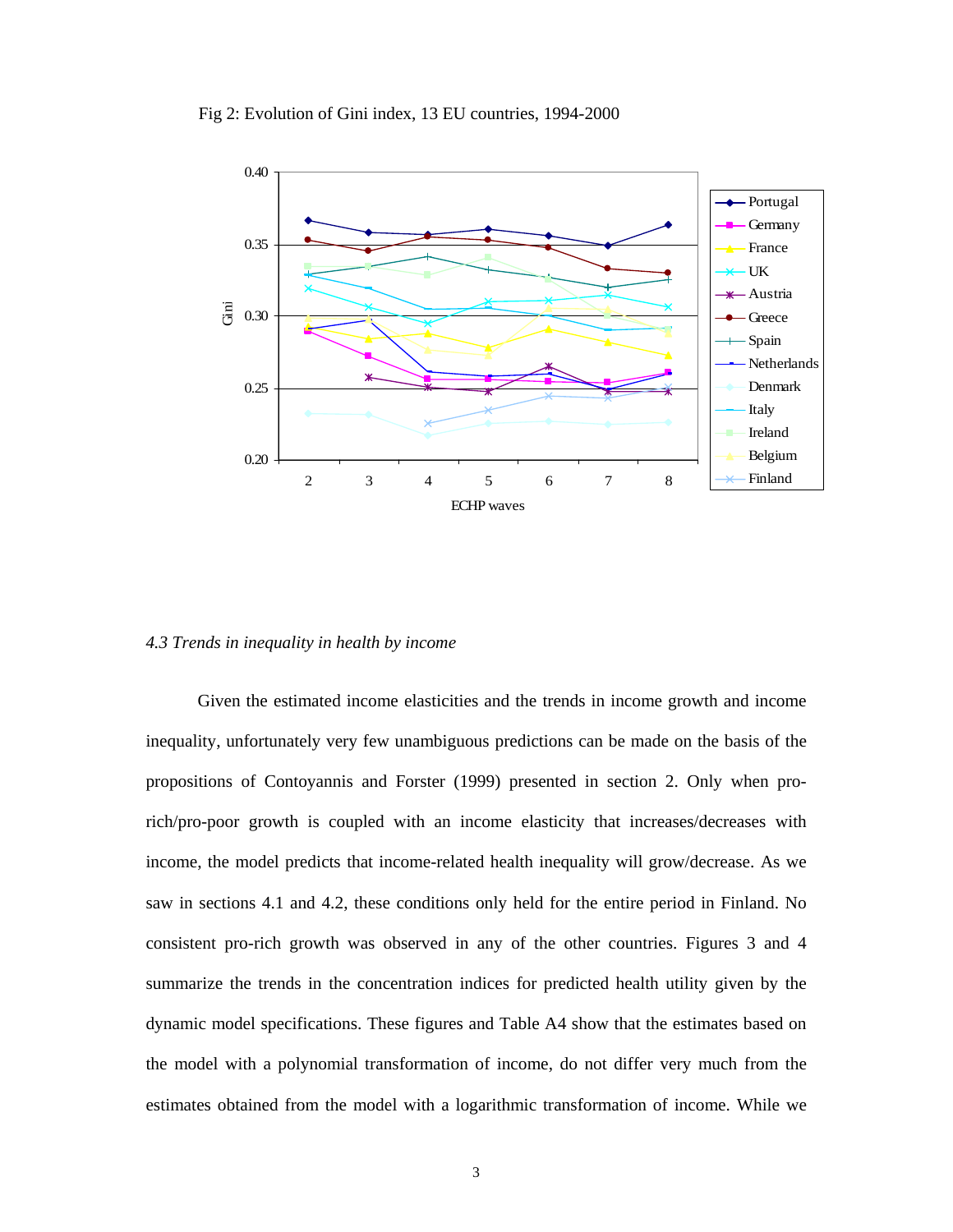regard these as our best estimates of income-related health inequality, these predicted levels are obviously partly income-predicted, which is why we compare these with the trends in CI's for HUI obtained from SAH coded with mean HUI levels. These are given in Figure A.1 (see also Table A.4) and show similar patterns.

We can observe that the concentration index for Finland has kept rising between waves 4 to 8, a pattern which is consistent with the theoretical predictions. Unfortunately, because for all other countries, the elasticity of health is rising with income, while income growth was pro poor, no unambiguous predictions can be made.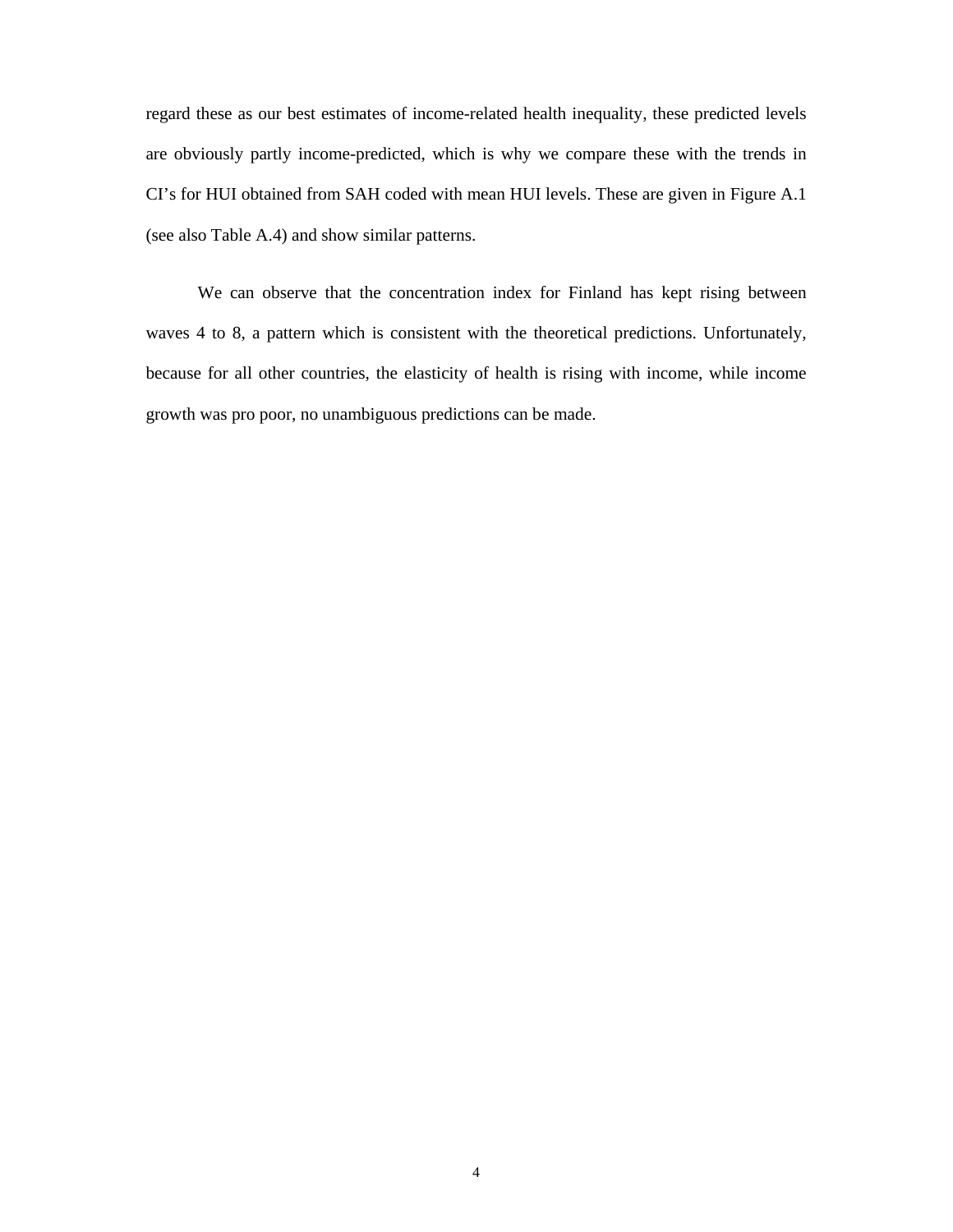

Fig 3: Concentration indices (polynomial transformation) 13 EU countries, 1995-2001

Figure 4: Concentration indices (log transformation) 13 EU countries, 1995-2001

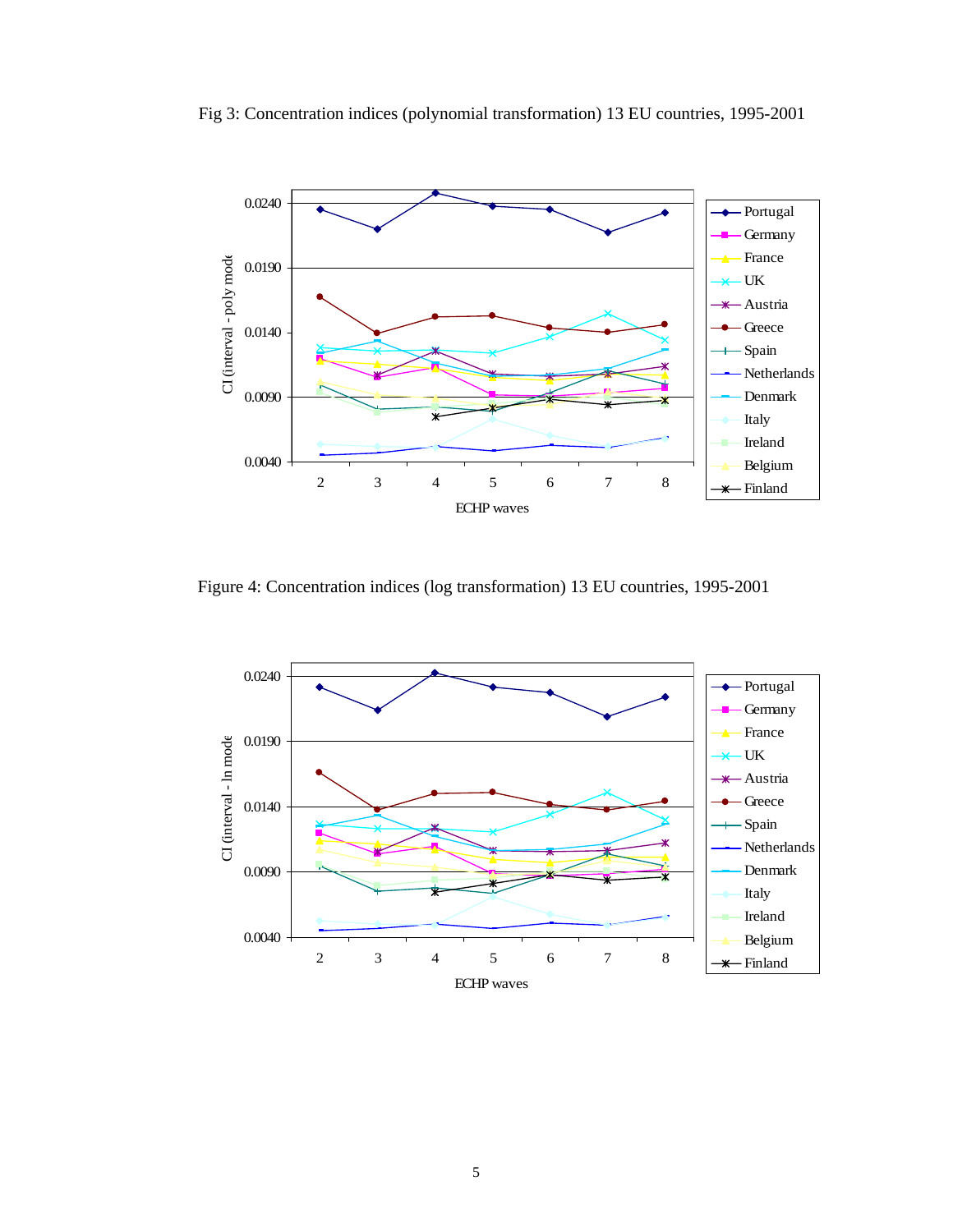## **5. Conclusion and discussion**

In this paper we examined the usefulness of the Contoyannis and Forster (1999) framework for the analysis of trends in income-related health inequality in European countries using the Europanel (ECHP). Our findings are as follows. First, using both a static and a dynamic model on the pooled panels, we find that in all countries, both the long and short run marginal effect of income on health is positive and *decreasing* with income. In other words, the income-health relationship is concave, as expected. But secondly, and more importantly, in most countries, nonetheless the income elasticity of health is *rising* with income. The only exceptions are Belgium, Denmark and Ireland, for which a constant elasticity model was found to provide a better fit.

While over the 8 years of the panel, all countries were found to have experienced real income growth, in most countries this growth was not equally distributed across income levels. In most EU countries, income growth was found to be pro-poor, with higher growth rates at lower incomes and falling Gini coefficients. The only exceptions appear to be Denmark and Ireland (with pro-middle income growth) and Finland, with pro-rich growth. Given this combination of rising income elasticities with income and mostly pro-poor growth, no clear pattern of change in income-related health inequality can be predicted. Only for Finland, a steady rise in the concentration index of health can be observed.

We see several promising avenues for further research: First, we disregarded in this paper the effect of income growth on average population health. Giventhe concave relationship between health and income, average population health should increase with to equiproportionate income growth. Any pro-poor income growth should make this effect even stronger. Second, we could decompose the evolution of the concentration index into (i) a component reflecting the effect of the evolution of income inequality and (ii) a component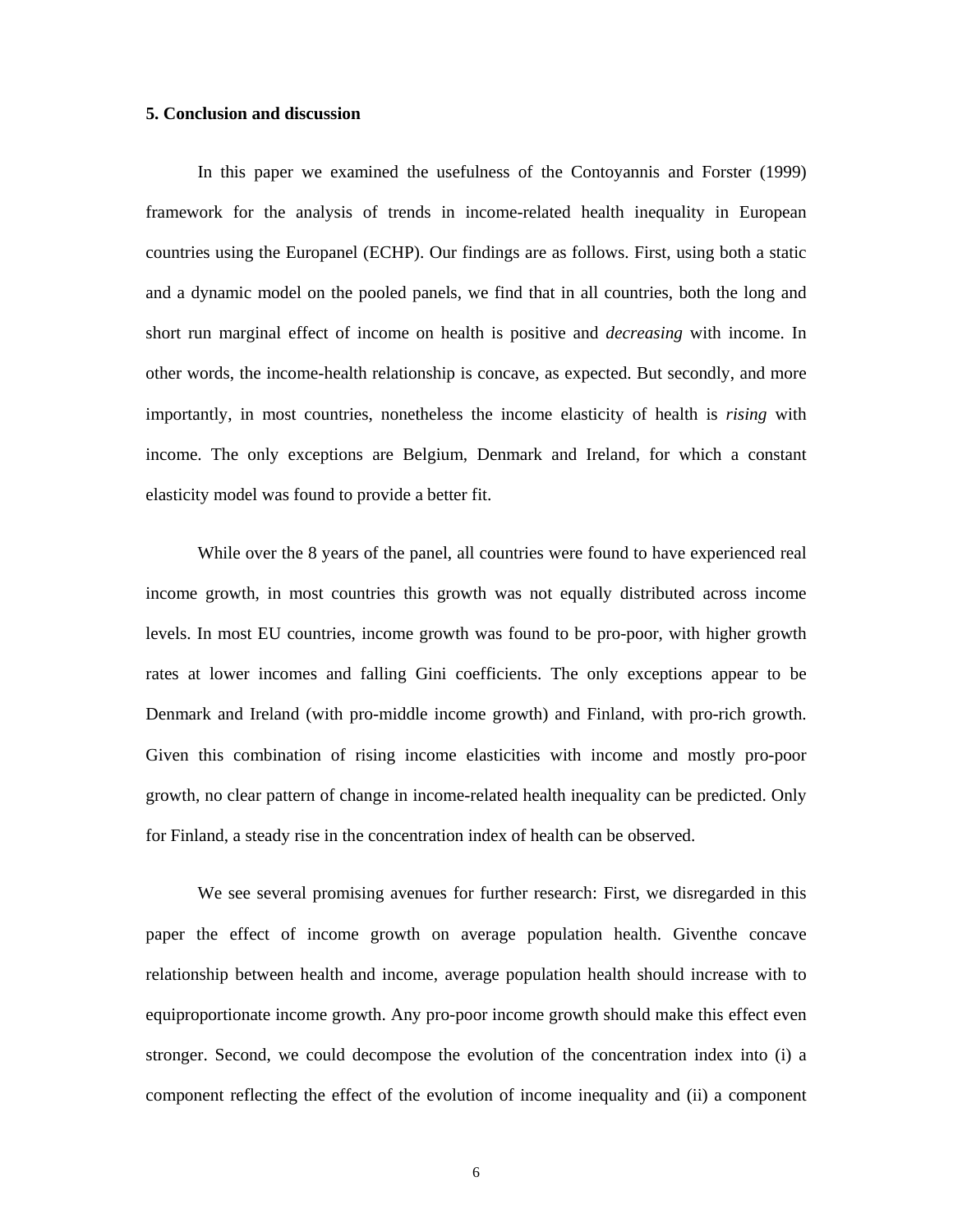measuring the effect of the elasticity of health with respect to income. Given the ambiguous predictions of the Contoyannis and Forster model in the case of a rising elasticity combined with pro-poor income growth, such decompositions may shed light on the outcomes in these ambivalent cases. Third, we should check whether the evolution in the Gini and concentration indices has statistical relevance.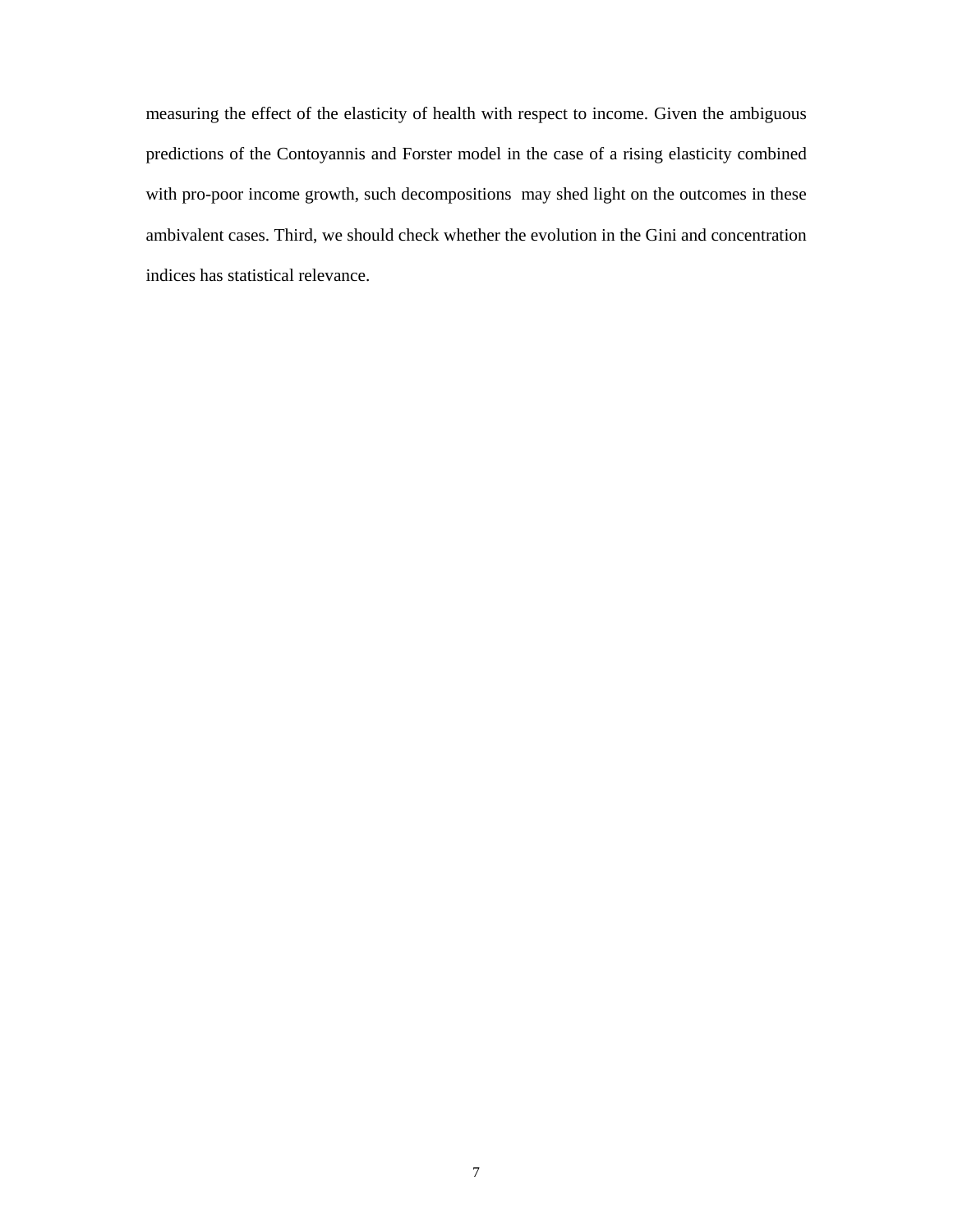# **References**

Cameron A.C., Trivedi P.K. (2005) *Microeconometrics: methods and applications*, Cambridge University Press.

Case A, Deaton A. Broken down by work and sex: how our health declines. In: Wise A. (ed.), *Analyses in the Economics of Aging*, Chicago University Press, forthcoming.

Chamberlain G. (1980), Analysis of covariance with qualitative data. *Review of Economic Studies* 47: 225–238.

Contoyannis, P. and M. Forster (1999). The distribution of health and income: A theoretical framework, *Journal of Health Economics* 18: 605-622

Contoyannis, P. and M. Forster (1999). Our healthier nation?, *Health Economics* (1999) 8:289-296

Contoyannis, P., A.M Jones and N. Rice, 2004, The dynamics of health in the British Household Panel Survey, *Journal of Applied Econometrics* 19(4), 473-503

Crossley, T.F. and S. Kennedy, 2002, The reliability of self-assessed health status, *Journal of Health Economics*, 21, 643-658

ECB, 2000, *Monthly Bulletin December 2000*, European Central Bank.

ECB, 2003, *Monthly Bulletin January 2003*, European Central Bank.

Ecob R. and Smith G.D. (1999), Income and health: what is the nature of the relationship? *Social Science and Medicine* 48:693-705.

Eurostat, 2003, *ECHP UDB Description of variables: Data Dictionary, Codebook and Differences between Countries and Waves*, European Commission.

Gerdtham UG, Johannesson M (2000), Income-related inequality in life-years and qualityadjusted life-years. *Journal of health economics* 19(6): 1007-1026

Gravelle H, Sutton M (2003) Income related inequalities in self assessed health in Britain: 1979-1995. *Journal of Epidemiology Community Health* 57: 125-129.

Groot, W., 2000. Adaptation and scale of reference bias in self-assessments of quality of life. *Journal of Health Economics* 19(3), 403-420.

Hildebrand V, Van Kerm P (2005), Income inequality and self-rated health status: evidence from the European Community Household Panel, *mimeo*.

Hurd, M.D. and A. Kapteyn (2003): Health, Wealth and the Role of Institutions, *Journal of Human Resources* 38:2, pp. 386-415.

Kakwani N, Wagstaff A, van Doorslaer E. (1997), Socioeconomic inequalities in health: measurement, computation, and statistical inference. *Journal of econometrics* 77: 87-103.

Kenworthy, L. and J. Pontusson, 2005, *Rising inequality and the politics of redistribution in affluent countries*, LIS WP# 400, Luxembourg.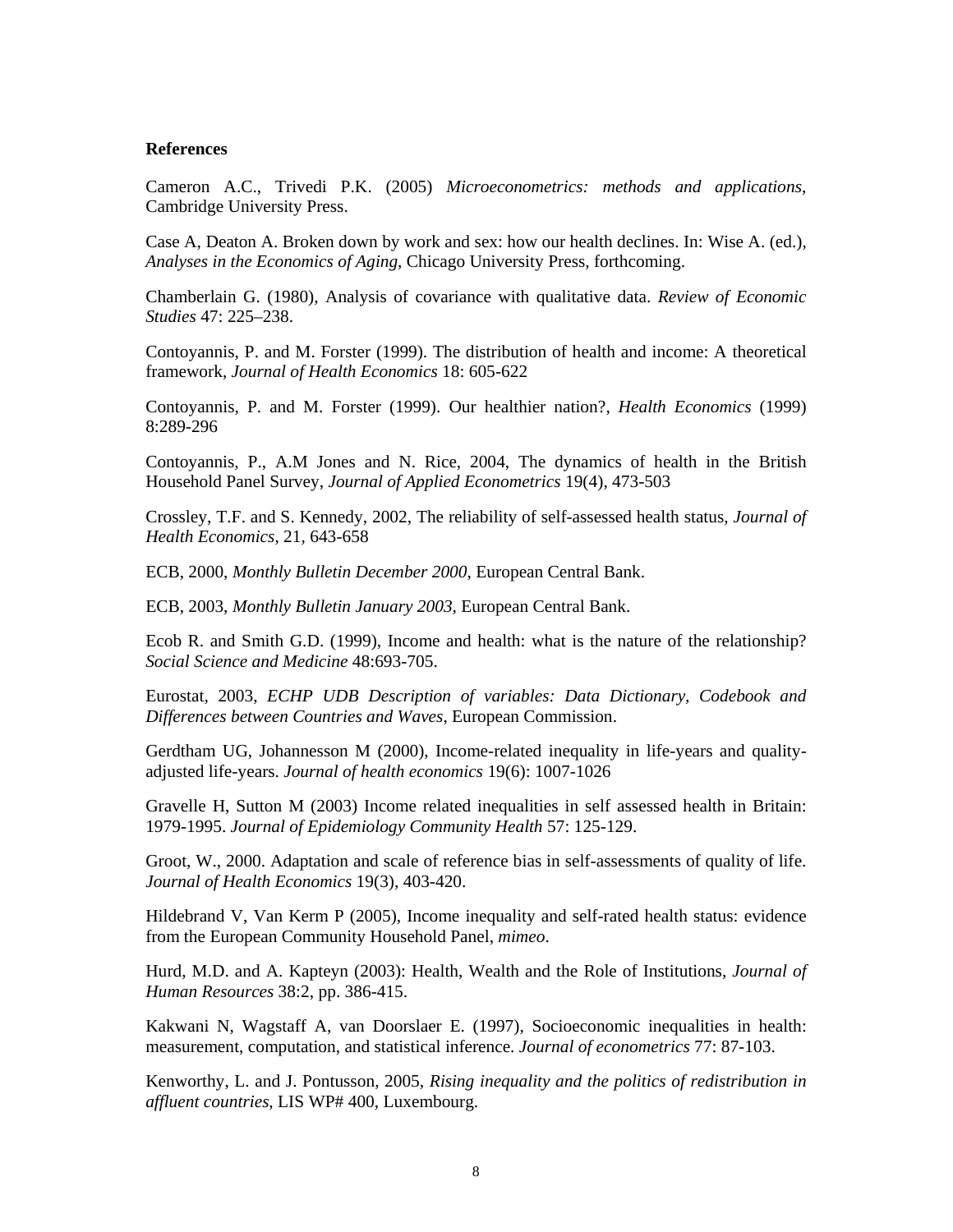Lecluyse A, Cleemput I, 2005, Making health continuous: implications of different methods on the measurement of inequality. *Health Economics Letters*, forthcoming.

Lerman RI, Yitzhaki S (1989), Improving the accuracy of estimates of Gini coefficients. *Journal of Econometrics* 42: 43-47.

Mackenbach JP, Martikainen P, Looman CWN, Dalstra JAA, Kunst AE, Lahelma E, and members of the SEdHA working group (2005) The shape of the relationship between income and self-assessed health: an international study, *International Journal of Epidemiology* 34: 286-293.

Moran, TP, 2005, *Bootstrapping the LIS: statistical inference and patterns of inequality in the global North*, LIS WP nr. 378, Luxembourg.

Mills JA, Zandvakili S (1997), Statistical Inference via Bootstrapping for measures of Inequality, *Journal of Applied Econometrics* 12: 133-150.

Smeeding, T, 2002, *Globalization, inequality and the rich countries of the G-20: evidence from the Luxembourg Income Study*, LIS WP nr. 320, Luxembourg.

Van Doorslaer, E., Wagstaff, A., Bleichrodt, H., *et al*, 1997. Income-related inequalities in health: some international comparisons. *Journal of Health Economics* 16, 93-112.

Van Doorslaer, E and AM Jones, 2003, Inequalities in self-reported health: validation of a new approach to measurement, *Journal of Health Economics,* 22, 61-87

Van Doorslaer, E. & U. Gerdtham (2003), 'Does inequality in self-assessed health predict inequality in survival by income? Evidence from Swedish data', *Social Science & Medicine*, 2003, 57 (9): 1621-1629

Wagstaff, A., van Doorslaer, E., 1994. Measuring inequalities in health in the presence of multiple-category morbidity indicators. *Health Economics 3*, 281-291.

Wagstaff A, van Doorslaer E. (2000), Measuring and testing for inequity in the delivery of health care. *Journal of Human Resources* 35: 716-733.

Wooldridge J.M. (2002) *Econometric analysis of cross section and panel data*. The MIT Press.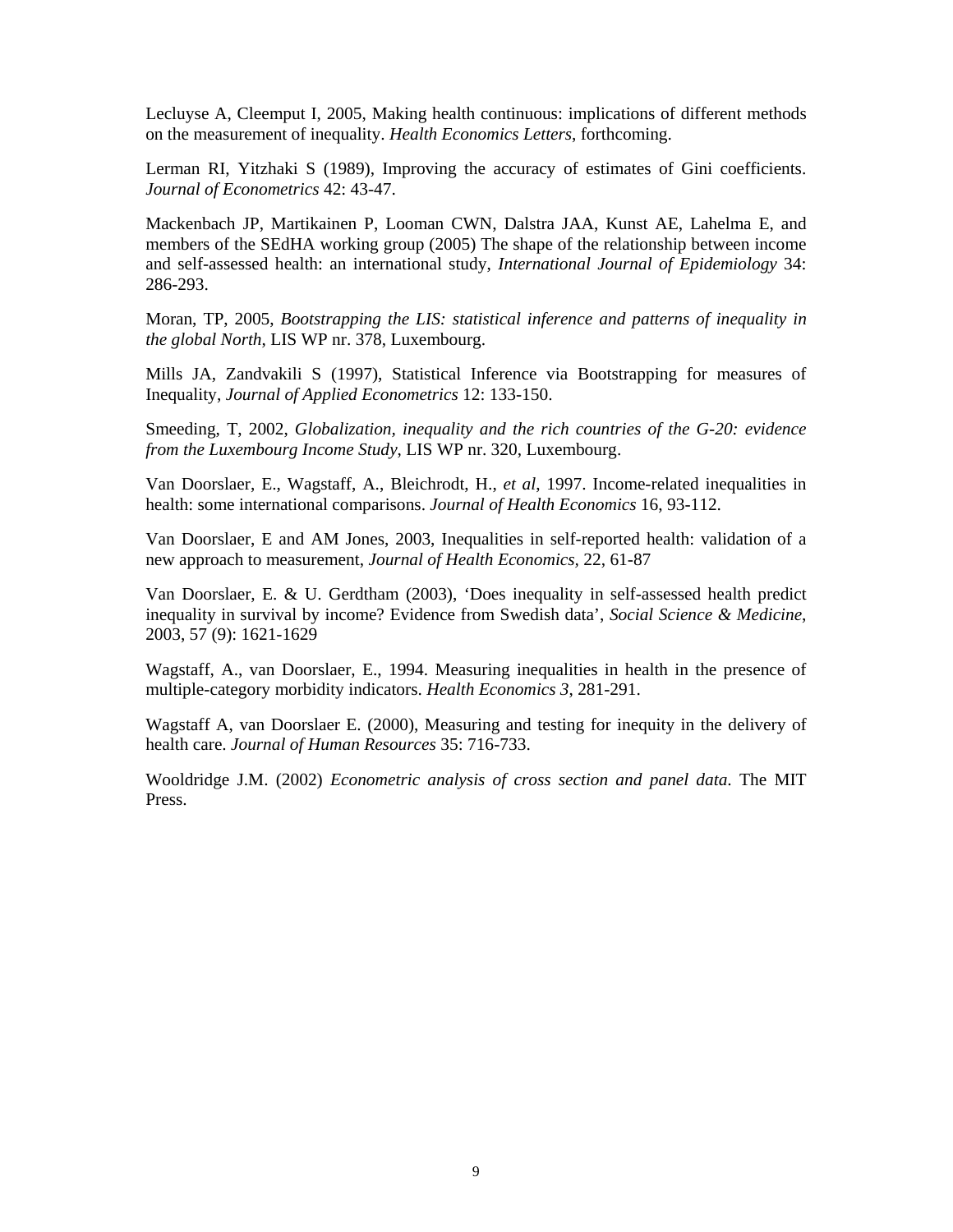|                                | Denmark    | <b>NL</b>  | Belgium    | France     | Ireland    | Italy      | Greece     | Spain      | Portugal   | Austria    | Finland    | Ger(SOEP)  | UK(BHPS)   |
|--------------------------------|------------|------------|------------|------------|------------|------------|------------|------------|------------|------------|------------|------------|------------|
|                                |            |            |            |            |            |            |            |            |            |            |            |            |            |
| M30-44                         | $-0.021**$ | $-0.015**$ | $-0.017**$ | $-0.020**$ | $-0.011**$ | $-0.025**$ | $-0.014**$ | $-0.021**$ | $-0.026**$ | $-0.026**$ | $-0.028**$ | $-0.037**$ | $-0.011**$ |
| M45-59                         | $-0.042**$ | $-0.033**$ | $-0.036**$ | $-0.048**$ | $-0.024**$ | $-0.056**$ | $-0.042**$ | $-0.049**$ | $-0.069**$ | $-0.067**$ | $-0.063**$ | $-0.090**$ | $-0.029**$ |
| M60-69                         | $-0.058**$ | $-0.053**$ | $-0.046**$ | $-0.072**$ | $-0.048**$ | $-0.090**$ | $-0.091**$ | $-0.090**$ | $-0.127**$ | $-0.085**$ | $-0.092**$ | $-0.118**$ | $-0.041**$ |
| $M70+$                         | $-0.089**$ | $-0.064**$ | $-0.073**$ | $-0.108**$ | $-0.064**$ | $-0.155**$ | $-0.152**$ | $-0.121**$ | $-0.179**$ | $-0.140**$ | $-0.126**$ | $-0.157**$ | $-0.043**$ |
| F16-29                         | $-0.006**$ | $-0.012**$ | $-0.009**$ | $-0.009**$ | $-0.001$   | $-0.006**$ | $-0.001$   | $-0.004**$ | $-0.001$   | $-0.001$   | $-0.006**$ | $-0.009**$ | $-0.010**$ |
| F30-44                         | $-0.025**$ | $-0.025**$ | $-0.026**$ | $-0.027**$ | $-0.013**$ | $-0.033**$ | $-0.016**$ | $-0.023**$ | $-0.037**$ | $-0.023**$ | $-0.029**$ | $-0.044**$ | $-0.018**$ |
| F45-59                         | $-0.053**$ | $-0.042**$ | $-0.045**$ | $-0.059**$ | $-0.024**$ | $-0.067**$ | $-0.052**$ | $-0.064**$ | $-0.098**$ | $-0.062**$ | $-0.063**$ | $-0.101**$ | $-0.036**$ |
| F60-69                         | $-0.072**$ | $-0.054**$ | $-0.060**$ | $-0.081**$ | $-0.041**$ | $-0.111**$ | $-0.108**$ | $-0.115**$ | $-0.163**$ | $-0.093**$ | $-0.086**$ | $-0.123**$ | $-0.033**$ |
| $F70+$                         | $-0.104**$ | $-0.078**$ | $-0.089**$ | $-0.121**$ | $-0.077**$ | $-0.171**$ | $-0.166**$ | $-0.152**$ | $-0.213**$ | $-0.144**$ | $-0.129**$ | $-0.175**$ | $-0.061**$ |
| higher education               | $0.030**$  | $0.012**$  | $0.020**$  | $0.014**$  | $0.016**$  | $0.022**$  | $0.018**$  | $0.016**$  | $0.019**$  | $0.026**$  | $0.026**$  | $0.024**$  | $0.018**$  |
| second education               | $0.021**$  | $0.007**$  | $0.012**$  | $0.015**$  | $0.013**$  | $0.013**$  | $0.014**$  | $0.015**$  | $0.015**$  | $0.017**$  | $0.011**$  | $0.012**$  | $0.012**$  |
| $\left($ eqinc $/10000\right)$ | $0.020**$  | $0.015**$  |            | $0.034**$  |            | $0.015**$  | $0.033**$  | $0.027**$  | $0.065**$  | $0.032**$  | $0.012**$  | $0.035**$  | $0.027**$  |
| $(eqinc/10000)^2$              | $-0.002**$ | $-0.002**$ |            | $-0.006**$ |            | $-0.002**$ | $-0.009**$ | $-0.006**$ | $-0.018**$ | $-0.007**$ | $-0.001**$ | $-0.008**$ | $-0.003**$ |
| $(eqinc/10000)^3$              | $0.000**$  | $0.000**$  |            | $0.000**$  |            | $0.000**$  | $0.001**$  | $0.000**$  | $0.002**$  | $0.001**$  | $0.000**$  | $0.001**$  | $0.000**$  |
| $(eqinc/10000)^{4}$            |            |            |            | $-0.000**$ |            |            | $-0.000**$ | $-0.000**$ | $-0.000**$ | $-0.000*$  |            | $-0.000**$ | $-0.000**$ |
| (eqinc/10000)^5                |            |            |            | $0.000**$  |            |            |            |            |            |            |            | $0.000**$  |            |
| ln(eqinc)                      |            |            | $0.010**$  |            | $0.011**$  |            |            |            |            |            |            |            |            |
| wave_2                         | $-0.001$   | 0.001      | $0.004**$  | $-0.005**$ | 0.001      | $0.002**$  | $0.009**$  | $0.007**$  | $-0.002+$  |            |            | 0.001      | $-0.002+$  |
| wave_3                         | $-0.005**$ | 0.001      | $0.003*$   | $-0.003**$ | $0.002**$  | $0.003**$  | $0.016**$  | $0.011**$  | $-0.010**$ | 0.001      |            | $0.002+$   | $-0.004**$ |
| wave_4                         | $-0.002$   | 0.000      | $0.003**$  | $-0.006**$ | $0.004**$  | $0.007**$  | $0.012**$  | $0.011**$  | $-0.014**$ | $0.003*$   | $0.003**$  | $0.004**$  | $-0.006**$ |
| wave_5                         | $-0.005**$ | $0.005**$  | 0.002      | $-0.010**$ | $0.003**$  | 0.000      | $0.017**$  | $0.009**$  | $-0.012**$ | $0.003*$   | 0.001      | $0.005**$  | $-0.012**$ |
| wave_6                         | $-0.007**$ | $0.002+$   | $0.003*$   | $-0.004**$ | $0.005**$  | 0.000      | $0.017**$  | $0.013**$  | $-0.011**$ | $0.006**$  | $0.002*$   | $0.002+$   | $-0.058**$ |
| wave_7                         | $-0.009**$ | $0.003*$   | $0.003*$   | $-0.005**$ | $0.005**$  | 0.001      | $0.016**$  | $0.013**$  | $-0.012**$ | $0.006**$  | 0.002      | 0.001      | $-0.014**$ |
| wave_8                         | $-0.010**$ | $0.003*$   | $0.004**$  | $-0.007**$ | $0.005**$  | $0.005**$  | $0.022**$  | $0.011**$  | $-0.012**$ | $0.009**$  | $0.003*$   | 0.001      | $-0.011**$ |
| constant                       | $0.916**$  | $0.913**$  | $0.830**$  | $0.877**$  | $0.835**$  | $0.910**$  | $0.921**$  | $0.896**$  | $0.874**$  | $0.905**$  | $0.915**$  | $0.864**$  | $0.883**$  |
| Sigma                          | $0.084**$  | $0.065**$  | $0.073**$  | $0.112**$  | $0.065**$  | $0.085**$  | $0.094**$  | $0.091**$  | $0.113**$  | $0.083**$  | $0.067**$  | $0.114**$  | $0.101**$  |
| Observations                   | 36272      | 70553      | 40410      | 86005      | 50234      | 121871     | 82739      | 113784     | 89491      | 45211      | 37704      | 90563      | 67786      |

**Appendix Table 1: Static health equation estimates** 

Notes: Robust z statistics in parentheses. + significant at 10%; \* significant at 5%; \*\* significant at 1%; eqinc: equivalent income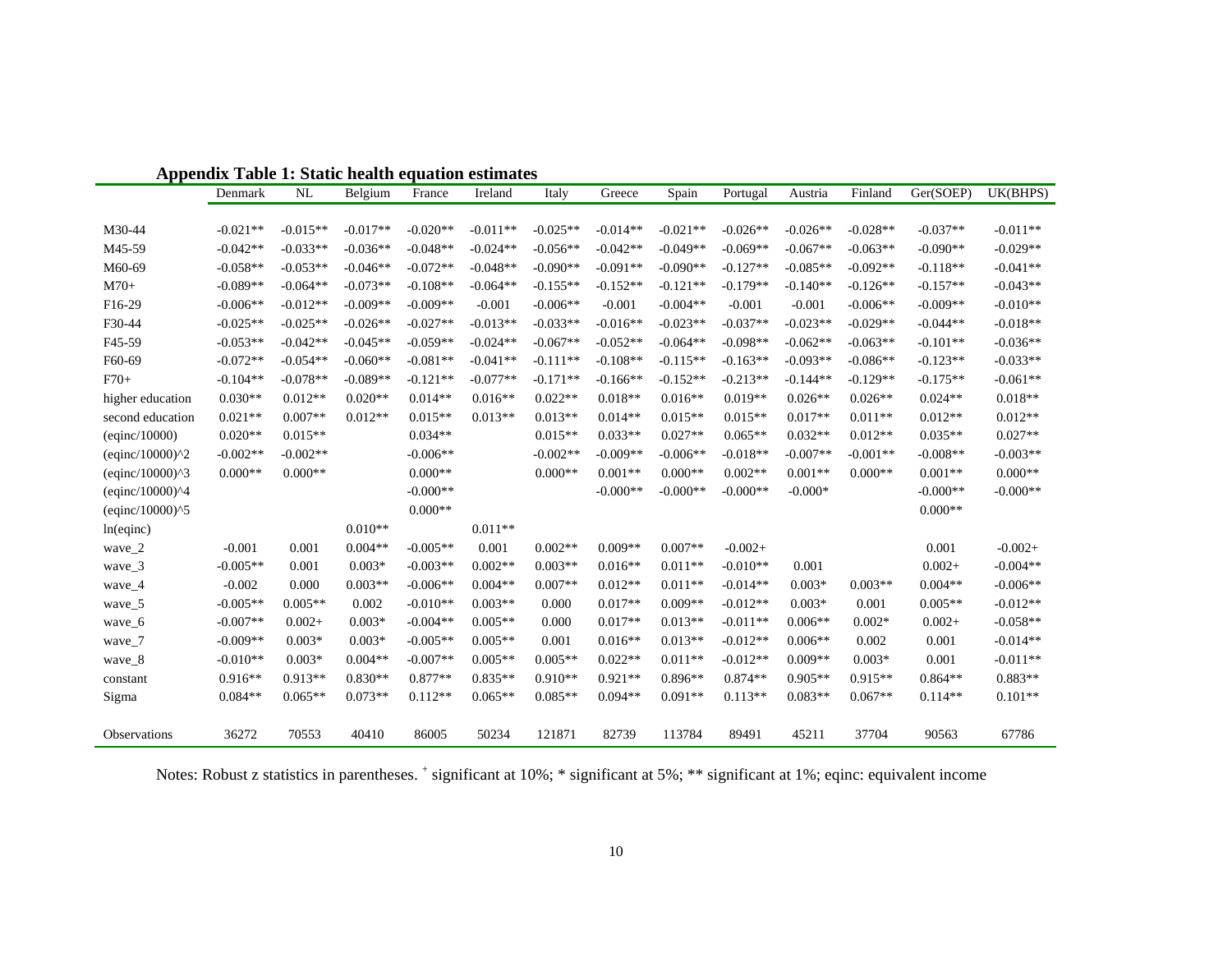|                                | Denmark    | NL         | Belgium    | France     | Ireland    | Italy      | Greece     | Spain      | Portugal   | Austria    | Finland    | Germany    | UK         |
|--------------------------------|------------|------------|------------|------------|------------|------------|------------|------------|------------|------------|------------|------------|------------|
|                                |            |            |            |            |            |            |            |            |            |            |            |            |            |
| sah good lag                   | $-0.020**$ | $-0.018**$ | $-0.020**$ | $-0.016**$ | $-0.018**$ | $-0.020**$ | $-0.021**$ | $-0.009**$ | $-0.015**$ | $-0.020**$ | $-0.018**$ | $-0.020**$ | $-0.025**$ |
| sah fair lag                   | $-0.072**$ | $-0.060**$ | $-0.066**$ | $-0.059**$ | $-0.061**$ | $-0.055**$ | $-0.073**$ | $-0.046**$ | $-0.061**$ | $-0.063**$ | $-0.059**$ | $-0.063**$ | $-0.068**$ |
| sah bad lag                    | $-0.181**$ | $-0.144**$ | $-0.159**$ | $-0.153**$ | $-0.138**$ | $-0.160**$ | $-0.159**$ | $-0.120**$ | $-0.183**$ | $-0.159**$ | $-0.138**$ | $-0.149**$ | $-0.145**$ |
| sah vbad lag                   | $-0.358**$ | $-0.290**$ | $-0.284**$ | $-0.275**$ | $-0.221**$ | $-0.339**$ | $-0.298**$ | $-0.208**$ | $-0.362**$ | $-0.320**$ | $-0.209**$ | $-0.320**$ | $-0.296**$ |
| sah good initial               | $-0.012**$ | $-0.009**$ | $-0.011**$ | $-0.009**$ | $-0.008**$ | $-0.008**$ | $-0.005**$ | $-0.005**$ | $-0.003**$ | $-0.009**$ | $-0.011**$ | $-0.012**$ | $-0.013**$ |
| sah fair initial               | $-0.034**$ | $-0.032**$ | $-0.033**$ | $-0.034**$ | $-0.028**$ | $-0.021**$ | $-0.018**$ | $-0.028**$ | $-0.018**$ | $-0.028**$ | $-0.033**$ | $-0.035**$ | $-0.039**$ |
| sah bad initial                | $-0.068**$ | $-0.071**$ | $-0.067**$ | $-0.077**$ | $-0.071**$ | $-0.062**$ | $-0.042**$ | $-0.075**$ | $-0.051**$ | $-0.068**$ | $-0.076**$ | $-0.072**$ | $-0.083**$ |
| sah vbad initial               | $-0.092**$ | $-0.121**$ | $-0.147**$ | $-0.139**$ | $-0.102**$ | $-0.093**$ | $-0.074**$ | $-0.129**$ | $-0.092**$ | $-0.113**$ | $-0.118**$ | $-0.134**$ | $-0.138**$ |
| M30-44                         | $-0.005**$ | $-0.005**$ | $-0.005**$ | $-0.008**$ | $-0.004**$ | $-0.007**$ | $-0.004**$ | $-0.009**$ | $-0.008**$ | $-0.008**$ | $-0.008**$ | $-0.011**$ | $-0.006**$ |
| M45-59                         | $-0.010**$ | $-0.010**$ | $-0.010**$ | $-0.018**$ | $-0.009**$ | $-0.018**$ | $-0.014**$ | $-0.018**$ | $-0.024**$ | $-0.020**$ | $-0.017**$ | $-0.030**$ | $-0.011**$ |
| M60-69                         | $-0.013**$ | $-0.016**$ | $-0.013**$ | $-0.024**$ | $-0.015**$ | $-0.032**$ | $-0.030**$ | $-0.032**$ | $-0.042**$ | $-0.024**$ | $-0.024**$ | $-0.037**$ | $-0.015**$ |
| $M70+$                         | $-0.029**$ | $-0.023**$ | $-0.025**$ | $-0.044**$ | $-0.022**$ | $-0.061**$ | $-0.059**$ | $-0.048**$ | $-0.062**$ | $-0.053**$ | $-0.038**$ | $-0.060**$ | $-0.021**$ |
| F16-29                         | $-0.001$   | $-0.003**$ | $-0.003*$  | $-0.001$   | 0.001      | $-0.002**$ | 0.000      | $-0.002**$ | $-0.001$   | $-0.001$   | $-0.002*$  | 0.000      | $-0.002$   |
| F30-44                         | $-0.007**$ | $-0.007**$ | $-0.007**$ | $-0.010**$ | $-0.003**$ | $-0.011**$ | $-0.005**$ | $-0.010**$ | $-0.013**$ | $-0.008**$ | $-0.009**$ | $-0.010**$ | $-0.006**$ |
| F45-59                         | $-0.015**$ | $-0.014**$ | $-0.012**$ | $-0.019**$ | $-0.007**$ | $-0.023**$ | $-0.015**$ | $-0.023**$ | $-0.032**$ | $-0.019**$ | $-0.017**$ | $-0.032**$ | $-0.014**$ |
| F60-69                         | $-0.018**$ | $-0.018**$ | $-0.014**$ | $-0.026**$ | $-0.012**$ | $-0.038**$ | $-0.035**$ | $-0.040**$ | $-0.049**$ | $-0.028**$ | $-0.022**$ | $-0.036**$ | $-0.013**$ |
| $F70+$                         | $-0.031**$ | $-0.028**$ | $-0.029**$ | $-0.043**$ | $-0.026**$ | $-0.064**$ | $-0.058**$ | $-0.059**$ | $-0.070**$ | $-0.053**$ | $-0.043**$ | $-0.062**$ | $-0.027**$ |
| higher education               | $0.008**$  | $0.004**$  | $0.006**$  | $0.005**$  | $0.005**$  | $0.006**$  | $0.006**$  | $0.005**$  | $0.004**$  | $0.007**$  | $0.008**$  | $0.008**$  | $0.008**$  |
| second education               | $0.006**$  | $0.002*$   | $0.003**$  | $0.004**$  | $0.004**$  | $0.004**$  | $0.005**$  | $0.005**$  | $0.003**$  | $0.005**$  | $0.003*$   | $0.005**$  | $0.003*$   |
| $\left($ eqinc $/10000\right)$ |            | $0.005**$  |            | $0.011**$  |            | $0.004**$  | $0.017**$  | $0.010**$  | $0.020**$  | $0.009**$  | $0.002**$  | $0.010**$  | $0.009**$  |
| $\frac{100000}{2}$             |            | $-0.001**$ |            | $-0.002**$ |            | $-0.000**$ | $-0.006**$ | $-0.002**$ | $-0.004**$ | $-0.002**$ |            | $-0.001**$ | $-0.001**$ |
| $\frac{100000}{3}$             |            | $0.000**$  |            | $0.000**$  |            |            | $0.001**$  | $0.000**$  | $0.000**$  | $0.000**$  |            | $0.000**$  | $0.000**$  |
| (eqinc/10000)^4                |            |            |            | $-0.000**$ |            |            | $-0.000**$ | $-0.000**$ |            |            |            | $-0.000**$ | $-0.000**$ |
| ln(eqin)                       | $0.004**$  | $0.004**$  | $0.002**$  | $0.006**$  | $0.003**$  |            | $0.005**$  |            |            | $0.005**$  |            | $0.007**$  | $0.006**$  |
| wave_3                         | $-0.004*$  | 0.001      | $-0.002+$  | 0.002      | 0.001      | $-0.001$   | 0.001      | $0.003*$   | $-0.006**$ |            |            | 0.000      | $-0.001$   |
| wave_4                         | 0.001      | 0.000      | $-0.002+$  | $-0.001$   | $0.002*$   | $0.002**$  | $-0.006**$ | 0.000      | $-0.006**$ | 0.001      |            | 0.001      | $-0.001$   |
| wave_5                         | $-0.003*$  | 0.000      | $-0.004**$ | $-0.004**$ | 0.001      | $-0.004**$ | $-0.001$   | $-0.003**$ | $-0.003*$  | 0.000      | $-0.002*$  | 0.000      | $-0.005**$ |
| wave_6                         | $-0.004**$ | $-0.002+$  | $-0.003**$ | 0.001      | $0.003**$  | $-0.003**$ | $-0.001$   | $0.002+$   | $-0.003*$  | $0.002*$   | $-0.002*$  | $-0.002+$  | $-0.050**$ |
| wave_7                         | $-0.005**$ | $-0.001$   | $-0.002*$  | $-0.001$   | 0.001      | $-0.003**$ | $-0.003**$ | 0.000      | $-0.006**$ | 0.002      | $-0.003*$  | $-0.002$   | $0.015**$  |
| wave_8                         | $-0.006**$ | $-0.001$   | $-0.002*$  | $-0.003*$  | $0.002*$   | 0.000      | $0.003*$   | $-0.001$   | $-0.005**$ | $0.004**$  | $-0.001$   | $-0.004**$ | $-0.002$   |
| Constant                       | $0.919**$  | $0.919**$  | $0.940**$  | $0.886**$  | $0.931**$  | $0.950**$  | $0.925**$  | $0.939**$  | $0.926**$  | $0.911**$  | $0.954**$  | $0.875**$  | 0.898**    |
| Sigma                          | $0.062**$  | $0.050**$  | $0.054**$  | $0.088**$  | $0.052**$  | $0.065**$  | $0.076**$  | $0.074**$  | $0.082**$  | $0.063**$  | $0.052**$  | $0.088**$  | $0.081**$  |

| <b>Appendix Table 2: Dynamic health equation estimates</b> |  |  |  |  |  |
|------------------------------------------------------------|--|--|--|--|--|
|------------------------------------------------------------|--|--|--|--|--|

11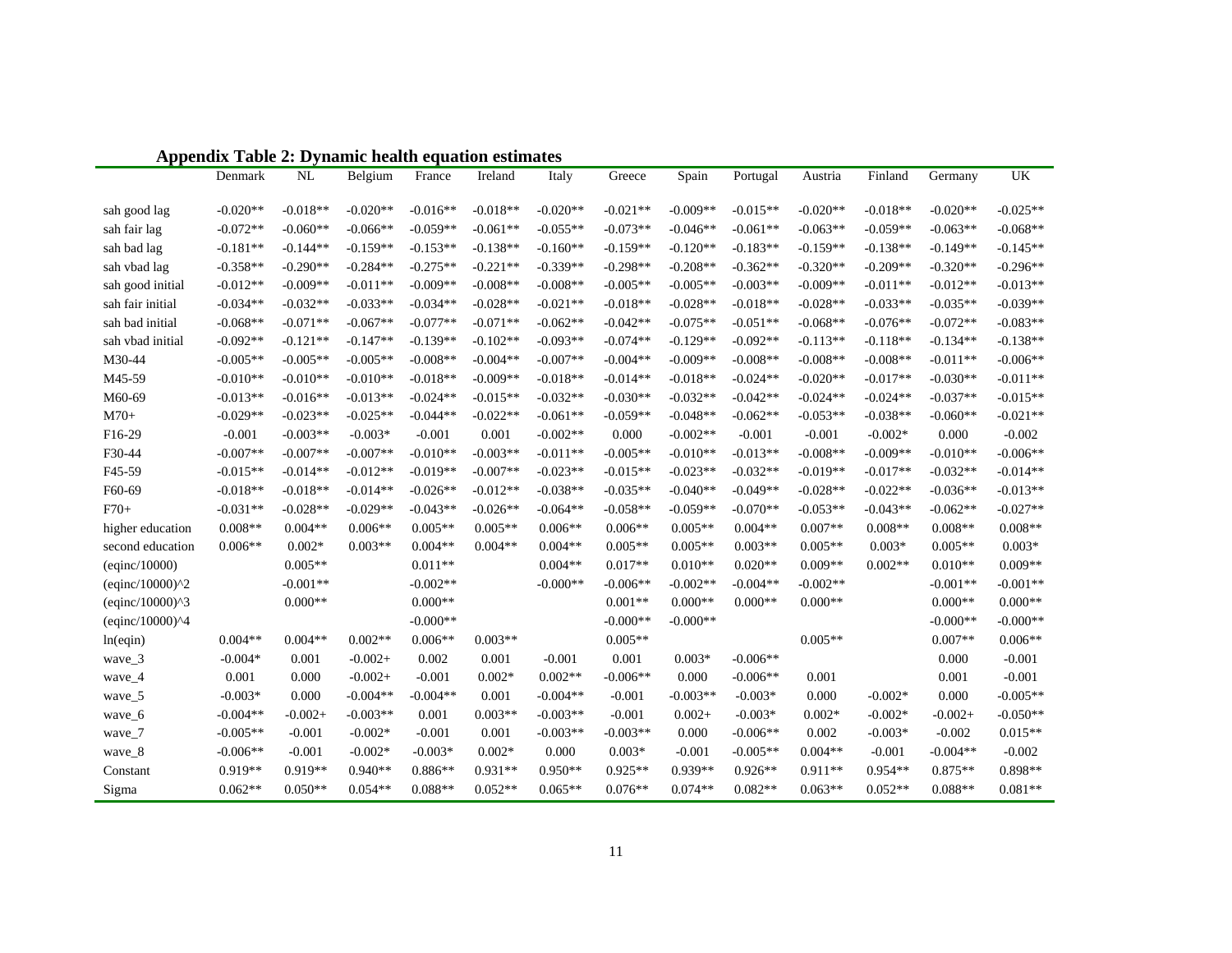| Observations        | 28984    | 56612    | 33052  | 70875     | 38946    | 101951  | 67177     | 90116     | 74138    | 36057    | 27649    | 75177     | 55644  |
|---------------------|----------|----------|--------|-----------|----------|---------|-----------|-----------|----------|----------|----------|-----------|--------|
| Log likelihood poly | $-41564$ | -69777   | -42377 | $-112146$ | $-51353$ | -136792 | $-106097$ | $-135104$ | $-97783$ | -50938   | $-33020$ | $-109753$ | -88328 |
| Log likelihood In   | $-41564$ | $-69782$ | -42372 | $-112162$ | $-51351$ | -136799 | $-106105$ | $-135125$ | -97809   | $-50940$ | -33022   | $-109761$ | -88336 |
| AIC poly            | 83182    | 139611   | 84806  | 224350    | 102763   | 273638  | 212253    | 270266    | 195622   | 101930   | 66088    | 219564    | 176714 |
| AIC In              | 83179    | 139616   | 84795  | 224375    | 102754   | 273651  | 212261    | 270301    | 195669   | 101930   | 66092    | 219573    | 176725 |
| <b>BIC</b> poly     | 83406    | 139861   | 85025  | 224616    | 103003   | 273895  | 212517    | 270539    | 195880   | 102159   | 66285    | 219832    | 176973 |
| BIC In              | 83394    | 139849   | 85014  | 224613    | 102977   | 273898  | 212498    | 270546    | 195909   | 102143   | 66290    | 219813    | 176957 |

Notes: Robust z statistics in parentheses. + significant at 10%; \* significant at 5%; \*\* significant at 1%. poly: polynomial; ln: natural logarithm; eqinc: equivalent income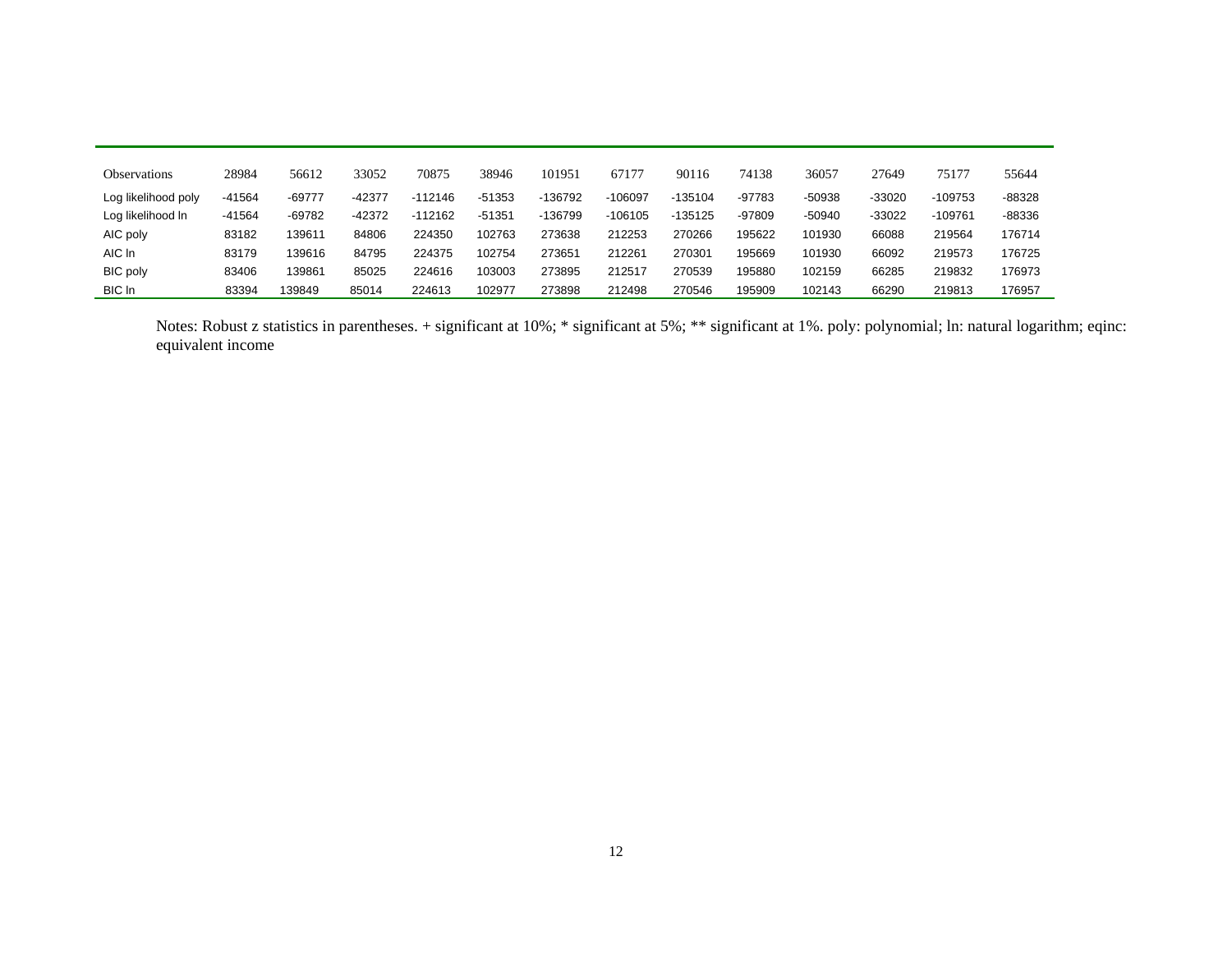|                                 | Portugal | Germany | France | UK     | Austria   | Greece | Spain  | Netherlands | Denmark | Italy  | Ireland | Belgium |
|---------------------------------|----------|---------|--------|--------|-----------|--------|--------|-------------|---------|--------|---------|---------|
| mean eqinc for 0-10 in wave 3   | 123.09   | 120.35  | 106.87 | 109.17 | <b>NA</b> | 106.45 | 100.85 | 103.85      | 102.79  | 105.10 | 100.03  | 111.91  |
| mean eqinc for 10-25 in wave 3  | 111.90   | 103.61  | 101.10 | 105.53 | <b>NA</b> | 108.93 | 105.20 | 101.15      | 104.49  | 104.40 | 97.18   | 107.01  |
| mean eqinc for 25-50 in wave 3  | 105.09   | 103.31  | 100.61 | 104.96 | <b>NA</b> | 105.97 | 103.86 | 101.73      | 104.51  | 103.92 | 99.19   | 104.67  |
| mean eqinc for 50-75 in wave 3  | 105.22   | 100.45  | 99.21  | 104.00 | <b>NA</b> | 105.28 | 102.76 | 102.60      | 105.43  | 103.09 | 98.81   | 103.44  |
| mean eqinc for 75-90 in wave 3  | 104.24   | 101.26  | 99.32  | 103.23 | <b>NA</b> | 103.55 | 102.09 | 103.20      | 104.86  | 101.21 | 96.50   | 103.05  |
| mean eqinc for 90-100 in wave 3 | 105.15   | 96.27   | 97.86  | 98.78  | <b>NA</b> | 103.20 | 107.74 | 105.29      | 102.99  | 99.44  | 99.57   | 107.61  |
| mean eqinc in wave 3            | 105.83   | 100.98  | 99.59  | 102.97 | <b>NA</b> | 104.72 | 104.18 | 103.09      | 104.42  | 102.14 | 98.50   | 105.09  |
| Gini index wave3                | 97.64    | 93.96   | 97.09  | 95.99  | <b>NA</b> | 97.86  | 101.56 | 102.21      | 99.69   | 97.15  | 100.11  | 99.72   |
| mean eqinc for 0-10 in wave 4   | 130.76   | 142.04  | 104.96 | 125.96 | 98.44     | 107.22 | 95.30  | 132.19      | 104.17  | 109.55 | 108.52  | 117.36  |
| mean eqinc for 10-25 in wave 4  | 117.07   | 111.88  | 106.21 | 114.68 | 96.64     | 107.90 | 100.95 | 111.07      | 105.61  | 106.41 | 105.33  | 109.00  |
| mean eqinc for 25-50 in wave 4  | 111.11   | 108.35  | 105.28 | 112.71 | 97.47     | 107.77 | 103.48 | 111.16      | 105.80  | 104.37 | 108.16  | 105.42  |
| mean eqinc for 50-75 in wave 4  | 108.09   | 103.67  | 104.97 | 110.35 | 96.74     | 107.54 | 103.96 | 108.77      | 107.07  | 103.66 | 105.82  | 104.19  |
| mean eqinc for 75-90 in wave 4  | 107.56   | 102.05  | 104.72 | 108.16 | 97.16     | 107.57 | 105.43 | 107.40      | 105.87  | 100.97 | 102.66  | 103.47  |
| mean eqinc for 90-100 in wave 4 | 110.32   | 97.23   | 102.73 | 101.81 | 93.06     | 109.49 | 107.62 | 97.85       | 94.73   | 92.54  | 105.23  | 97.41   |
| mean eqinc in wave 4            | 110.20   | 104.49  | 104.57 | 108.97 | 96.32     | 108.11 | 104.68 | 107.29      | 103.77  | 100.84 | 105.42  | 103.48  |
| Gini index wave4                | 97.12    | 88.34   | 98.38  | 92.30  | 97.31     | 100.69 | 103.65 | 89.75       | 93.49   | 92.87  | 98.24   | 92.61   |
| mean eqinc for 0-10 in wave 5   | 139.73   | 142.51  | 113.96 | 120.74 | 99.75     | 115.54 | 101.59 | 134.75      | 102.75  | 121.13 | 106.46  | 124.51  |
| mean eqinc for 10-25 in wave 5  | 122.96   | 111.38  | 109.14 | 115.60 | 97.61     | 116.66 | 105.50 | 115.22      | 107.10  | 112.51 | 106.34  | 113.06  |
| mean eqinc for 25-50 in wave 5  | 114.57   | 107.35  | 108.16 | 115.18 | 97.78     | 114.56 | 105.61 | 114.42      | 111.18  | 107.32 | 110.45  | 108.96  |
| mean eqinc for 50-75 in wave 5  | 110.98   | 102.58  | 106.89 | 113.50 | 96.82     | 114.29 | 105.71 | 111.27      | 112.67  | 107.18 | 104.55  | 107.39  |
| mean eqinc for 75-90 in wave 5  | 112.72   | 102.35  | 106.42 | 113.36 | 96.39     | 113.92 | 106.61 | 109.90      | 111.98  | 104.77 | 99.86   | 107.52  |
| mean eqinc for 90-100 in wave 5 | 117.32   | 96.70   | 101.35 | 110.54 | 92.55     | 116.06 | 106.23 | 99.23       | 100.61  | 97.81  | 114.83  | 98.85   |
| mean eqinc in wave 5            | 115.10   | 103.92  | 106.16 | 113.41 | 96.27     | 114.90 | 105.93 | 109.80      | 108.77  | 105.12 | 107.36  | 106.62  |
| Gini index wave5                | 98.25    | 88.48   | 95.10  | 97.01  | 96.08     | 100.14 | 100.87 | 88.65       | 97.12   | 92.95  | 101.95  | 91.14   |
| mean eqinc for 0-10 in wave 6   | 156.96   | 152.74  | 113.90 | 120.14 | 100.76    | 132.32 | 118.67 | 134.09      | 106.88  | 135.83 | 103.71  | 122.28  |
| mean eqinc for 10-25 in wave 6  | 129.35   | 118.39  | 108.89 | 115.14 | 103.43    | 128.05 | 114.49 | 118.42      | 114.06  | 120.70 | 108.08  | 112.52  |
| mean eqinc for 25-50 in wave 6  | 121.72   | 111.25  | 108.29 | 114.21 | 103.13    | 124.65 | 117.50 | 117.93      | 116.59  | 115.12 | 113.26  | 108.44  |
| mean eqinc for 50-75 in wave 6  | 115.86   | 107.73  | 107.47 | 111.71 | 102.38    | 121.78 | 116.23 | 114.91      | 117.46  | 112.69 | 106.58  | 105.32  |
| mean eqinc for 75-90 in wave 6  | 116.97   | 107.14  | 106.04 | 110.41 | 101.61    | 121.73 | 114.73 | 112.42      | 117.48  | 109.67 | 103.24  | 104.55  |
| mean eqinc for 90-100 in wave 6 | 123.82   | 100.77  | 109.66 | 111.02 | 108.76    | 124.43 | 115.49 | 102.31      | 107.18  | 103.55 | 105.87  | 120.04  |
| mean eqinc in wave 6            | 120.90   | 108.81  | 108.17 | 112.20 | 103.79    | 123.52 | 115.88 | 112.87      | 114.38  | 111.36 | 106.79  | 110.40  |
| Gini index wave6                | 96.96    | 87.93   | 99.43  | 97.22  | 102.94    | 98.63  | 99.21  | 89.17       | 97.66   | 91.48  | 97.34   | 102.17  |

**Appendix Table 3: Income growth income inequality (ratio of wave x to wave 2)**

Note: income inequality in wave 2 equals 100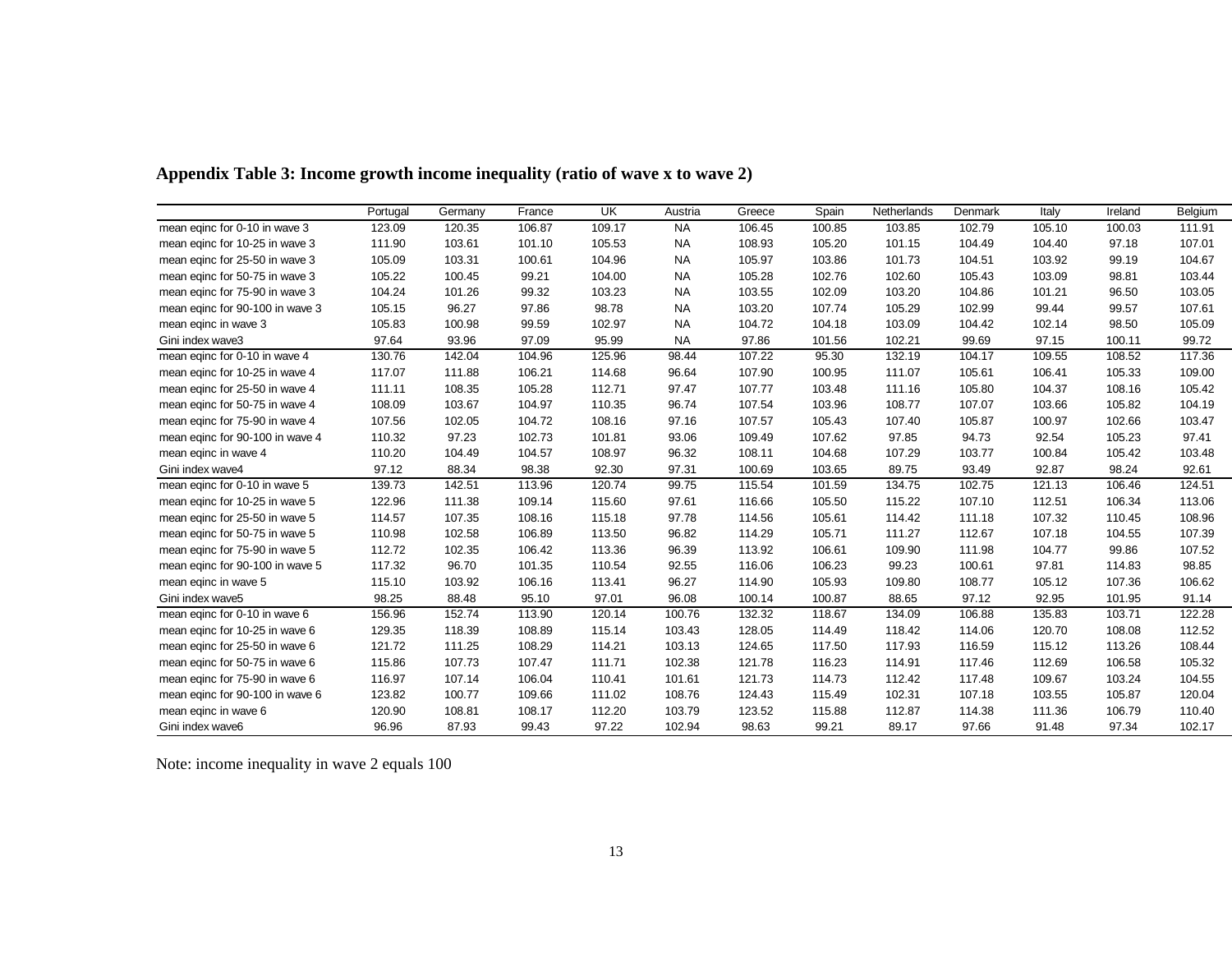|                                 | Portugal | Germany | France | UK     | Austria | Greece | Spain  | Netherlands | Denmark | Italy  | Ireland | Belgium |
|---------------------------------|----------|---------|--------|--------|---------|--------|--------|-------------|---------|--------|---------|---------|
| mean eqinc for 0-10 in wave 7   | 162.30   | 167.61  | 117.72 | 124.59 | 117.08  | 144.56 | 137.41 | 136.86      | 106.44  | 137.65 | 101.41  | 129.11  |
| mean eqinc for 10-25 in wave 7  | 135.06   | 124.99  | 110.09 | 122.50 | 112.40  | 132.47 | 126.22 | 115.21      | 114.35  | 122.58 | 108.62  | 115.32  |
| mean eqinc for 25-50 in wave 7  | 128.22   | 118.36  | 111.16 | 122.05 | 111.13  | 127.80 | 126.32 | 114.50      | 117.67  | 116.85 | 116.97  | 111.12  |
| mean eqinc for 50-75 in wave 7  | 125.32   | 113.17  | 110.17 | 118.08 | 109.52  | 124.87 | 123.82 | 111.16      | 118.06  | 112.34 | 109.80  | 107.56  |
| mean eqinc for 75-90 in wave 7  | 122.90   | 112.74  | 110.18 | 116.81 | 108.28  | 122.99 | 122.91 | 109.10      | 117.41  | 107.97 | 101.52  | 109.43  |
| mean eqinc for 90-100 in wave 7 | 123.55   | 107.91  | 105.22 | 121.04 | 107.74  | 118.67 | 121.98 | 94.25       | 106.42  | 99.97  | 93.71   | 122.43  |
| mean eginc in wave 7            | 126.14   | 115.32  | 109.47 | 119.75 | 109.82  | 124.29 | 124.31 | 108.54      | 114.59  | 110.52 | 104.65  | 113.58  |
| Gini index wave7                | 95.10    | 87.80   | 96.39  | 98.44  | 96.09   | 94.39  | 97.25  | 85.53       | 96.82   | 88.52  | 89.83   | 102.05  |
| mean eqinc for 0-10 in wave 8   | 174.22   | 166.81  | 121.31 | 131.80 | 109.99  | 145.36 | 136.37 | 136.59      | 103.03  | 132.42 | 109.11  | 138.90  |
| mean eqinc for 10-25 in wave 8  | 140.26   | 121.34  | 117.91 | 128.39 | 110.43  | 129.57 | 132.93 | 118.31      | 109.98  | 117.48 | 116.63  | 118.68  |
| mean eqinc for 25-50 in wave 8  | 129.21   | 116.30  | 116.86 | 126.13 | 107.78  | 124.22 | 135.16 | 117.58      | 112.68  | 114.69 | 128.67  | 114.84  |
| mean eqinc for 50-75 in wave 8  | 128.33   | 111.45  | 114.73 | 123.51 | 106.66  | 122.52 | 133.09 | 116.32      | 114.38  | 110.16 | 117.92  | 112.06  |
| mean eqinc for 75-90 in wave 8  | 127.78   | 111.68  | 113.60 | 121.75 | 105.43  | 119.67 | 129.18 | 113.19      | 113.94  | 105.31 | 108.00  | 114.19  |
| mean eqinc for 90-100 in wave 8 | 138.72   | 110.16  | 105.60 | 119.82 | 103.98  | 114.02 | 133.25 | 102.34      | 102.67  | 97.77  | 95.97   | 115.31  |
| mean eginc in wave 8            | 132.92   | 114.37  | 113.30 | 123.31 | 106.55  | 120.90 | 132.73 | 113.42      | 110.61  | 107.95 | 111.28  | 115.09  |
| Gin index wave8                 | 99.10    | 89.95   | 93.20  | 95.86  | 95.94   | 93.58  | 98.79  | 89.20       | 97.45   | 88.97  | 86.68   | 96.36   |

Note: income, inequality in wave 2 equals 100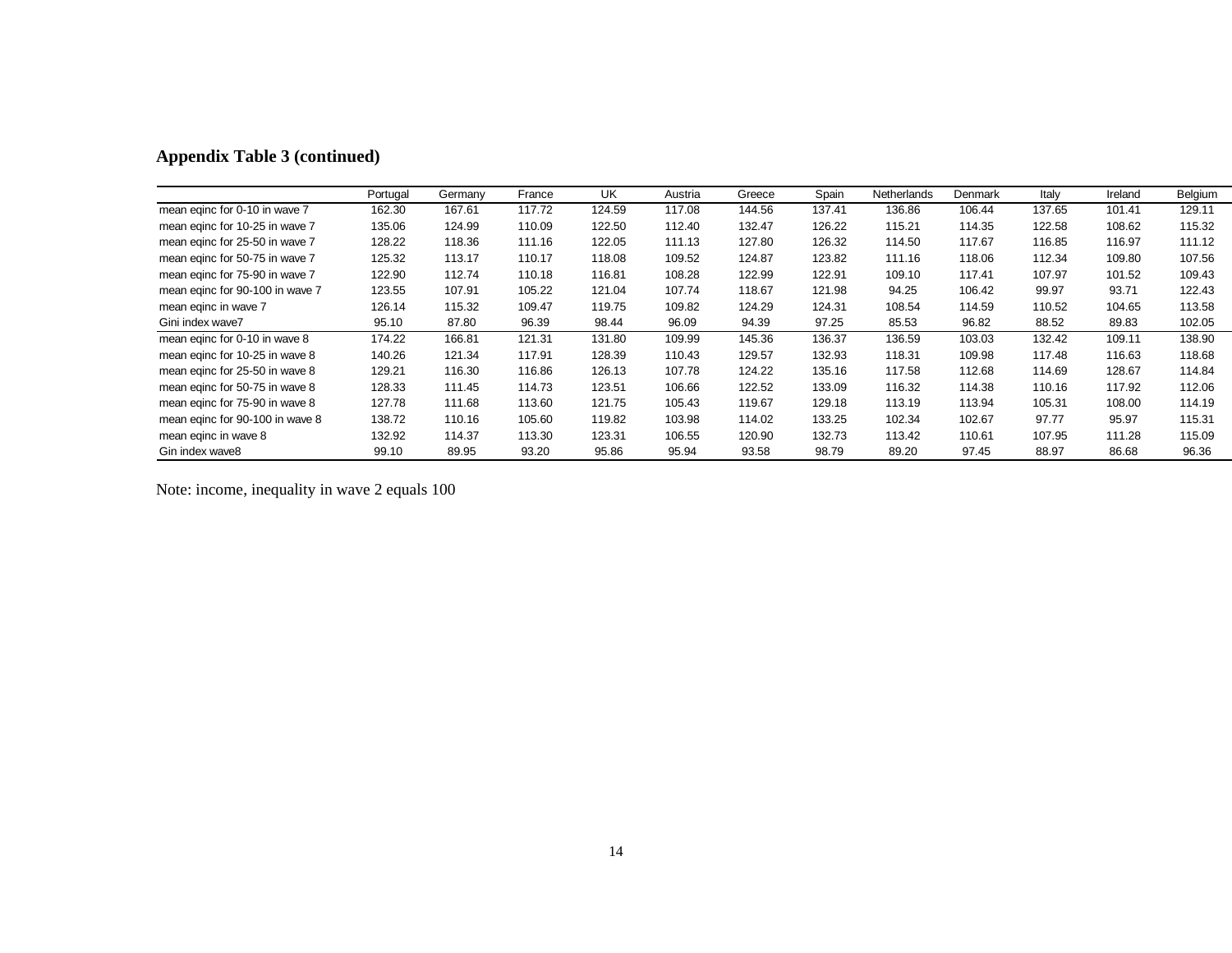|  | Appendix Table 4: Income-related inequality in health (ratio of wave x to wave 4) |  |
|--|-----------------------------------------------------------------------------------|--|
|  |                                                                                   |  |

|                                        | Portugal | Germany  | France   | UK       | Austria   | Greece   | Spain    | Netherlands | Denmark  | Italy    | Ireland  | Belgiu |
|----------------------------------------|----------|----------|----------|----------|-----------|----------|----------|-------------|----------|----------|----------|--------|
| Mid interval health utility            |          |          |          |          |           |          |          |             |          |          |          |        |
| wave 2                                 | 87.0791  | 103.1917 | 119.1154 | 103.3664 | <b>NA</b> | 104.1928 | 114.0608 | 81.9058     | 130.2599 | 111.2220 | 88.0346  | 119.27 |
| wave 3                                 | 92.8008  | 103.7698 | 110.2549 | 95.0525  | 81.0749   | 82.3449  | 99.2024  | 86.6903     | 117.4864 | 115.6160 | 97.8123  | 117.65 |
| wave 4                                 | 100.0000 | 100.0000 | 100.0000 | 100.0000 | 100.0000  | 100.0000 | 100.0000 | 100.0000    | 100.0000 | 100.0000 | 100.0000 | 100.00 |
| wave 5                                 | 89.5078  | 115.4956 | 112.8205 | 99.5248  | 79.9109   | 93.0221  | 112.1162 | 105.8360    | 98.8411  | 136.0601 | 105.3163 | 104.35 |
| wave 6                                 | 94.5011  | 77.4649  | 107.3372 | 173.7777 | 92.8671   | 83.6976  | 101.4102 | 126.6263    | 98.3472  | 109.6663 | 99.3214  | 94.30  |
| wave 7                                 | 83.1450  | 83.7881  | 104.5213 | 102.0671 | 83.1566   | 87.8467  | 138.1989 | 120.7737    | 115.9928 | 113.5874 | 98.3531  | 119.64 |
| wave 8                                 | 86.0338  | 79.4602  | 116.0408 | 102.5694 | 98.6325   | 82.8128  | 123.6116 | 115.4312    | 130.0257 | 103.3989 | 112.2394 | 110.48 |
| Health utility from dynamic log model  |          |          |          |          |           |          |          |             |          |          |          |        |
| wave 2                                 | 95.7664  | 108.5201 | 106.0374 | 102.3916 | <b>NA</b> | 110.6893 | 122.1858 | 90.1941     | 106.8703 | 105.7900 | 113.8220 | 113.72 |
| wave 3                                 | 88.5167  | 94.4934  | 103.7245 | 99.7020  | 84.9291   | 91.7731  | 97.3391  | 92.7470     | 114.0851 | 101.0928 | 94.7636  | 103.45 |
| wave 4                                 | 100.0000 | 100.0000 | 100.0000 | 100.0000 | 100.0000  | 100.0000 | 100.0000 | 100.0000    | 100.0000 | 100.0000 | 100.0000 | 100.00 |
| wave 5                                 | 95.6102  | 80.8271  | 92.8066  | 98.0719  | 85.6311   | 100.8128 | 94.8471  | 92.8932     | 91.0333  | 142.9526 | 102.1783 | 93.51  |
| wave 6                                 | 94.0852  | 79.4445  | 90.8386  | 108.8621 | 84.9308   | 94.1419  | 113.5072 | 101.9026    | 91.6820  | 115.7819 | 108.2540 | 94.31  |
| wave 7                                 | 86.4415  | 80.8262  | 94.3775  | 122.5924 | 86.1807   | 91.7303  | 133.9301 | 97.9671     | 95.4980  | 99.4748  | 108.5175 | 105.42 |
| wave 8                                 | 92.5652  | 83.7436  | 94.4397  | 105.6796 | 90.9721   | 95.7873  | 122.0462 | 112.3037    | 108.2173 | 112.2506 | 101.1016 | 100.02 |
| Health utility from dynamic polynomial |          |          |          |          |           |          |          |             |          |          |          |        |
| wave 2                                 | 94.7364  | 105.8657 | 105.4146 | 100.9740 | <b>NA</b> | 110.4777 | 120.7580 | 87.6803     | 106.6982 | 104.9549 | 113.5642 | 113.94 |
| wave 3                                 | 88.4032  | 93.4935  | 103.6741 | 99.0087  | 85.0679   | 91.8553  | 97.5156  | 91.3573     | 114.3159 | 100.8389 | 94.1161  | 103.39 |
| wave 4                                 | 100.0000 | 100.0000 | 100.0000 | 100.0000 | 100.0000  | 100.0000 | 100.0000 | 100.0000    | 100.0000 | 100.0000 | 100.0000 | 100.00 |
| wave 5                                 | 95.6784  | 81.1732  | 94.2491  | 98.0457  | 85.8692   | 100.6405 | 95.3896  | 93.8814     | 91.1333  | 142.3738 | 102.3232 | 93.25  |
| wave 6                                 | 94.6602  | 80.5747  | 92.2019  | 108.2961 | 84.8280   | 94.3885  | 113.5453 | 102.3981    | 92.2074  | 117.3216 | 108.2966 | 94.06  |
| wave 7                                 | 87.5829  | 82.4926  | 96.1356  | 121.8764 | 86.0469   | 92.3361  | 133.3053 | 98.9119     | 95.9879  | 101.2046 | 108.7036 | 106.07 |
| wave 8                                 | 93.7726  | 85.4806  | 95.9668  | 106.0082 | 90.8318   | 96.3853  | 121.8428 | 113.0394    | 108.6088 | 113.1690 | 101.5488 | 100.46 |